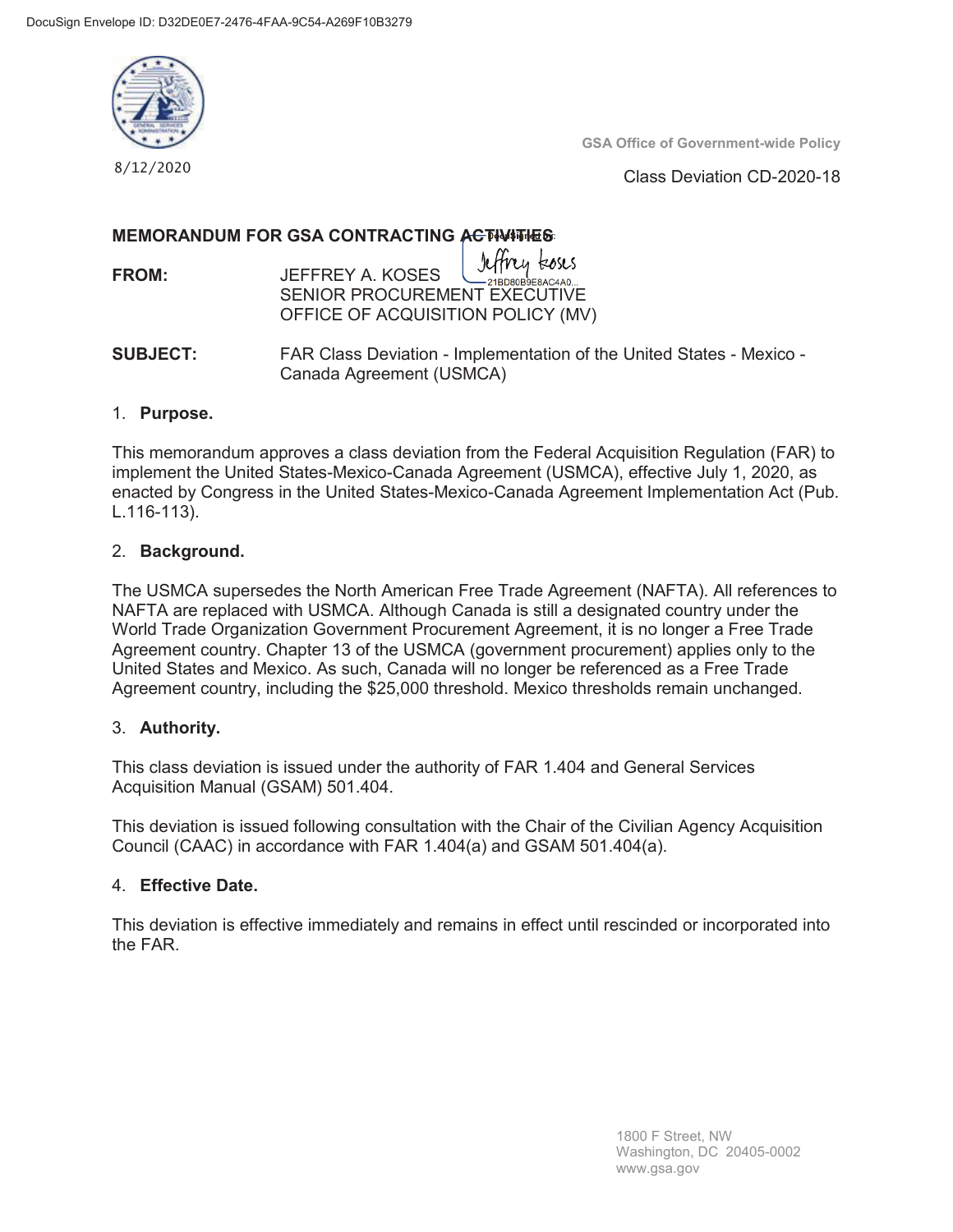# 5. **Deviation.**

Contracting Officers shall use the deviated FAR provisions and clauses, as shown in Attachment A of this deviation, in lieu of the corresponding standing FAR provisions and clauses.

# 6. **Point of Contact.**

Questions regarding this class deviation may be directed to GSARPolicy@gsa.gov.

Attachment A - FAR Text Line-In/Line-Out Attachment B - [CAAC Letter 2020-05](https://www.acquisition.gov/sites/default/files/page_file_uploads/CAAC_Letter_2020_05.pdf)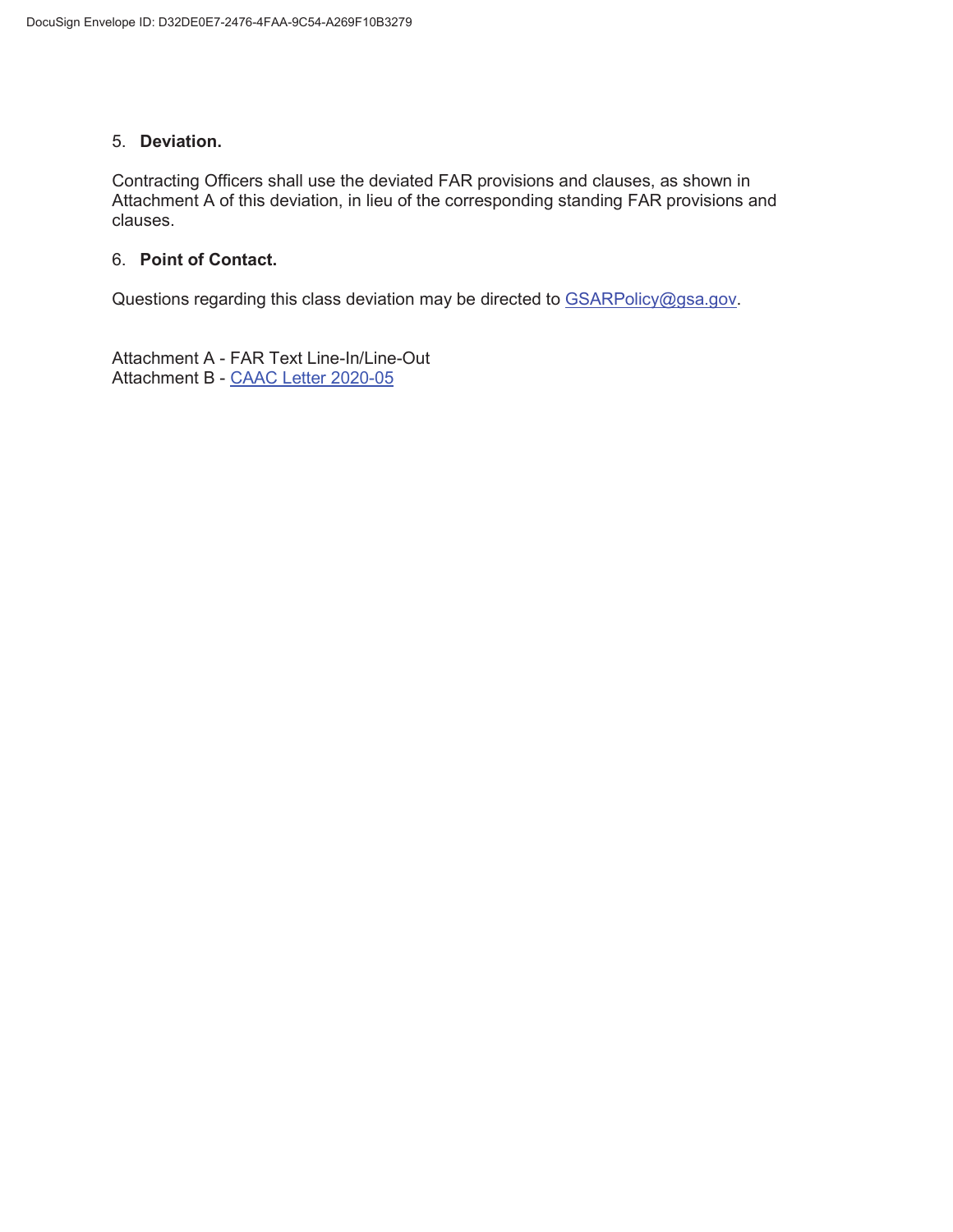### **Attachment A**

## **FAR Deviation Line-In/Line-Out Text**

 **for Class Deviation CD-2020-18** 

## **FAR Baseline: FAC 2020-06 effective 05/06/2020**

- Additions to baseline made by this class deviation are indicated by **[bold text in brackets]**
- Deletions to baseline made by this class deviation are indicated by strikethroughs
- Five asterisks  $(* * * * *)$  indicate that there are no revisions between the preceding and following sections
- Three asterisks  $(* * * )$  indicate that there are no revisions between the material shown within a subsection

### **PART 4—ADMINISTRATIVE AND INFORMATION MATTERS**

\* \* \* \* \*

#### **SUBPART 4.12—REPRESENTATIONS AND CERTIFICATIONS**

**\* \* \* \* \*** 

#### **4.1202 Solicitation provision and contract clause.**

(a) Insert the provision at 52.204-8, Annual Representations and Certifications, in solicitations, except for commercial item solicitations issued under FAR part 12. The contracting officer shall check the applicable provisions at 52.204-8(c)(2). Use the provision with its Alternate I in solicitations issued after October 1, 2022, that will result in a multiple-award contract with more than one North American Industry Classification System code assigned (see  $19.102(b)$ ). When the provision at  $52.204-7$ , System for Award Management, is included in the solicitation, do not separately include the following representations and certifications:

\* \* \* \* \*

(28) 52.225-4, Buy American—Free Trade Agreements—Israeli Trade Act Certificate (Basic, Alternates  $\overline{f}_{\tau}$ -II $\tau$  and III).

\* \* \* \* \*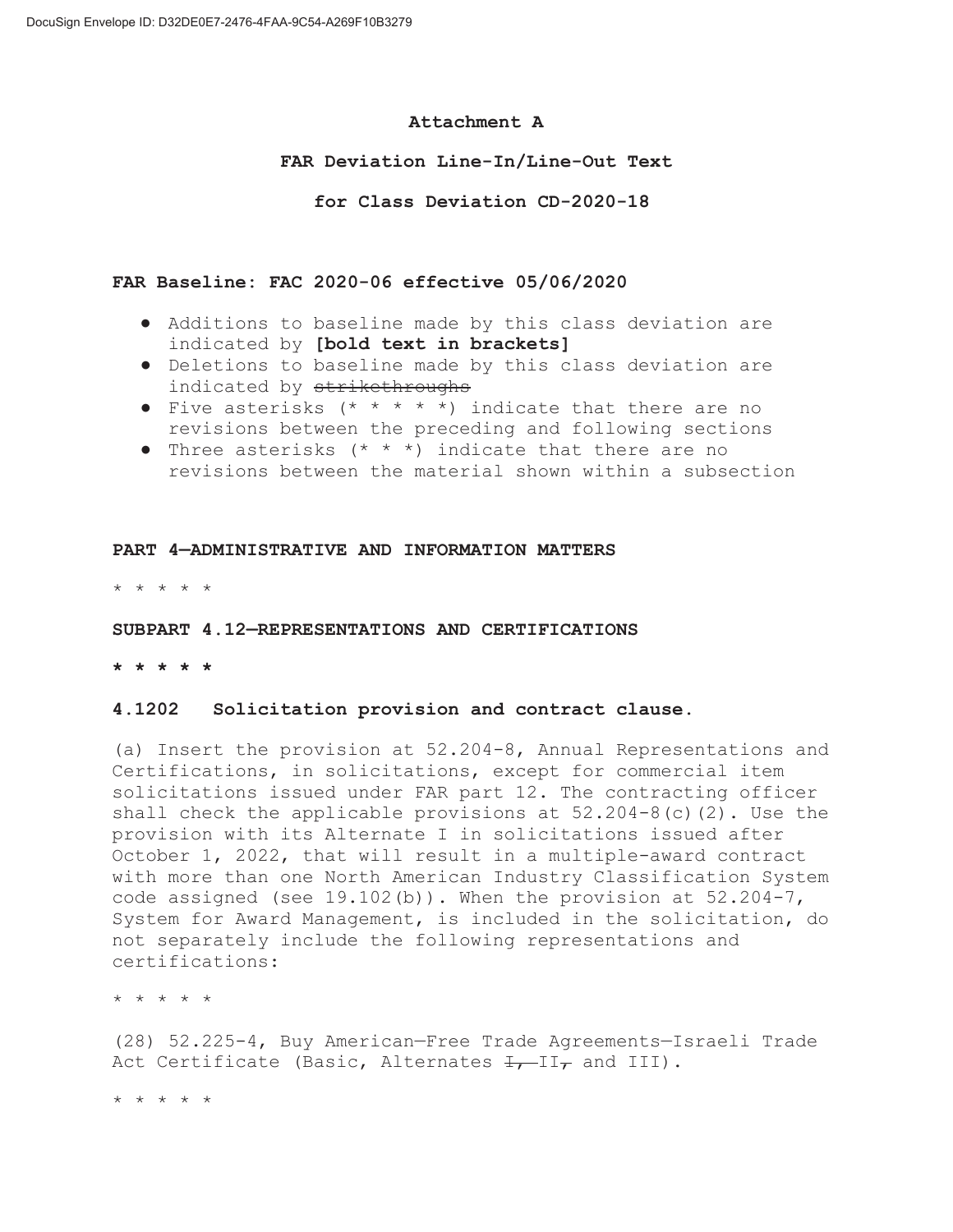**PART 13 - SIMPLIFIED ACQUISITION PROCEDURES** 

\* \* \* \* \*

**Subpart 13.3 - Simplified Acquisition Methods**  \* \* \* \* \*

**13.302-5 Clauses.** 

\* \* \* \* \*

 $(d) * * * *$ 

(3) (i) When an acquisition for supplies for use within the United States cannot be set aside for small business concerns and trade agreements apply (see subpart 25.4), substitute the clause at FAR 52.225-3, Buy American-Free Trade Agreements-Israeli Trade Act, used with Alternate I or Alternate II, if appropriate, instead of the clause at FAR 52.225-1, Buy American-Supplies.

\* \* \* \* \*

**PART 18—EMERGENCY ACQUISITIONS** 

\* \* \* \* \*

**SUBPART 18.1—AVAILABLE ACQUISITION FLEXIBILITIES** 

**\* \* \* \* \*** 

**18.120 [[Reserved]] Use of patented technology under the North American Free Trade Agreement.** 

- Requirement to obtain authorization prior to use ogf patented technology may be waived in circumstances of extreme urgency or national emergency. (See 27.204-1.)

**\* \* \* \* \*** 

**PART 22 – APPLICATION OF LABOR LAWS TO GOVERNMENT ACQUISITIONS \* \* \* \* \***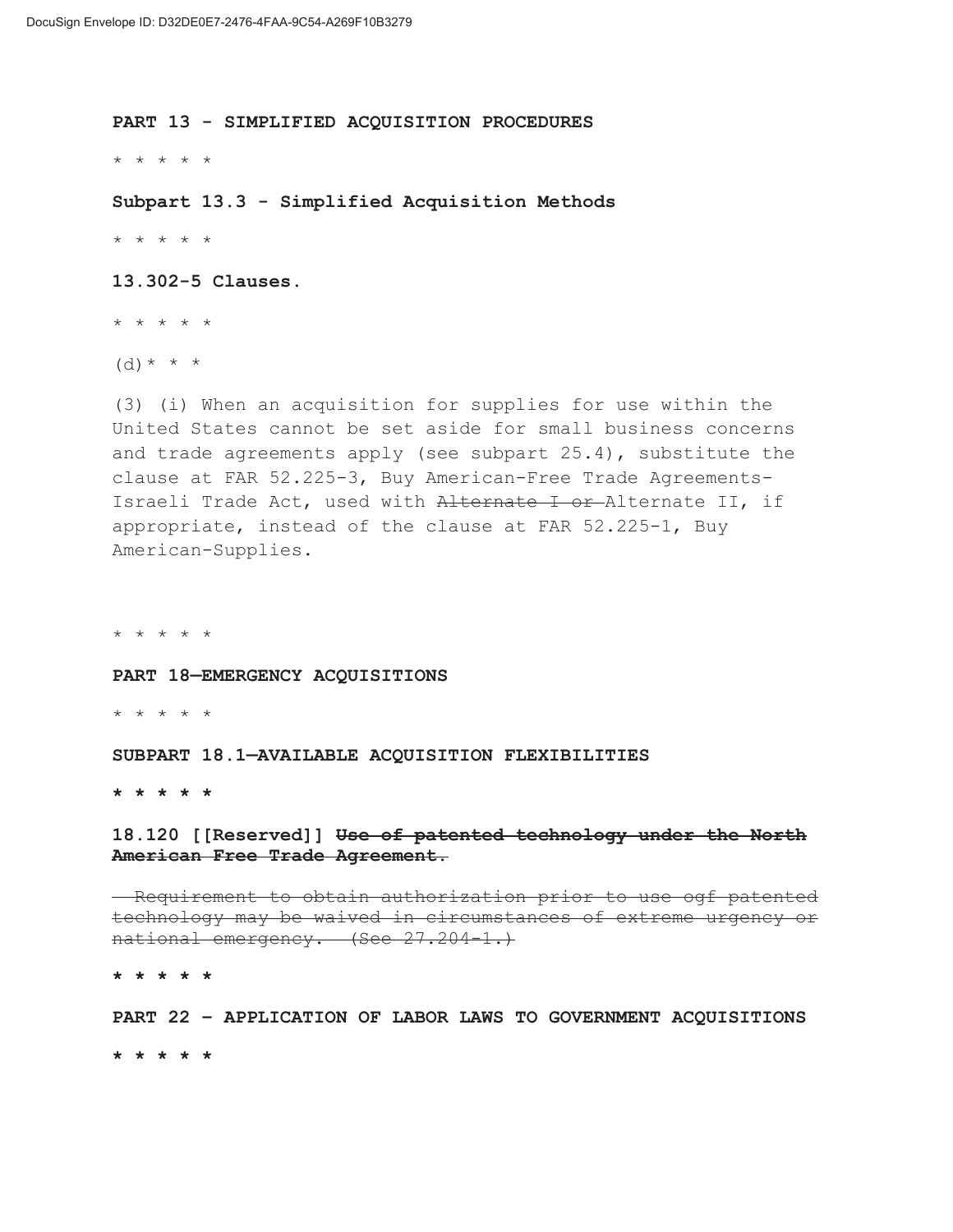**SUBPART 22.15—PROHIBITION OF ACQUISITION OF PRODUCTS PRODUCED BY FORCED OR INDENTURED CHILD LABOR** 

**\* \* \* \* \*** 

**22.1503 Procedures for acquiring end products on the List of Products Requiring Contractor Certification as to Forced or Indentured Child Labor.** 

\* \* \* \* \*

 (b) The requirements of this subpart that result from the appearance of any end product on the List do not apply to a solicitation or contract if the identified country of origin on the List is—

(1) Canada, and the anticipated value of the acquisition is  $$25,000$  or more (see subpart  $25.4$ );

 $(2)$ -Israel, and the anticipated value of the acquisition is \$50,000 or more (see 25.406);

(3**[2]**) Mexico, and the anticipated value of the acquisition is \$83,099 or more (see subpart 25.4); or

(4**[3]**) Armenia, Aruba, Australia, Austria, Belgium, Bulgaria, **[Canada,]** Croatia, Cyprus, Czech Republic, Denmark, Estonia, Finland, France, Germany, Greece, Hong Kong, Hungary, Iceland, Ireland, Italy, Japan, Korea, Latvia, Liechtenstein, Lithuania, Luxembourg, Malta, Moldova, Montenegro, Netherlands, New Zealand, Norway, Poland, Portugal, Romania, Singapore, Slovak Republic, Slovenia, Spain, Sweden, Switzerland, Taiwan, Ukraine, or the United Kingdom and the anticipated value of the acquisition is \$182,000 or more (see 25.402(b)).

\* \* \* \* \*

#### **22.1505 Solicitation provision and contract clause.**

(a)  $* * *$  For solicitations estimated to equal or exceed \$25,000**[\$50,000]**, the contracting officer must exclude from the List in the solicitation end products from any countries identified at 22.1503(b), in accordance with the specified thresholds.

\* \* \* \* \*

**PART 25—FOREIGN ACQUISITION**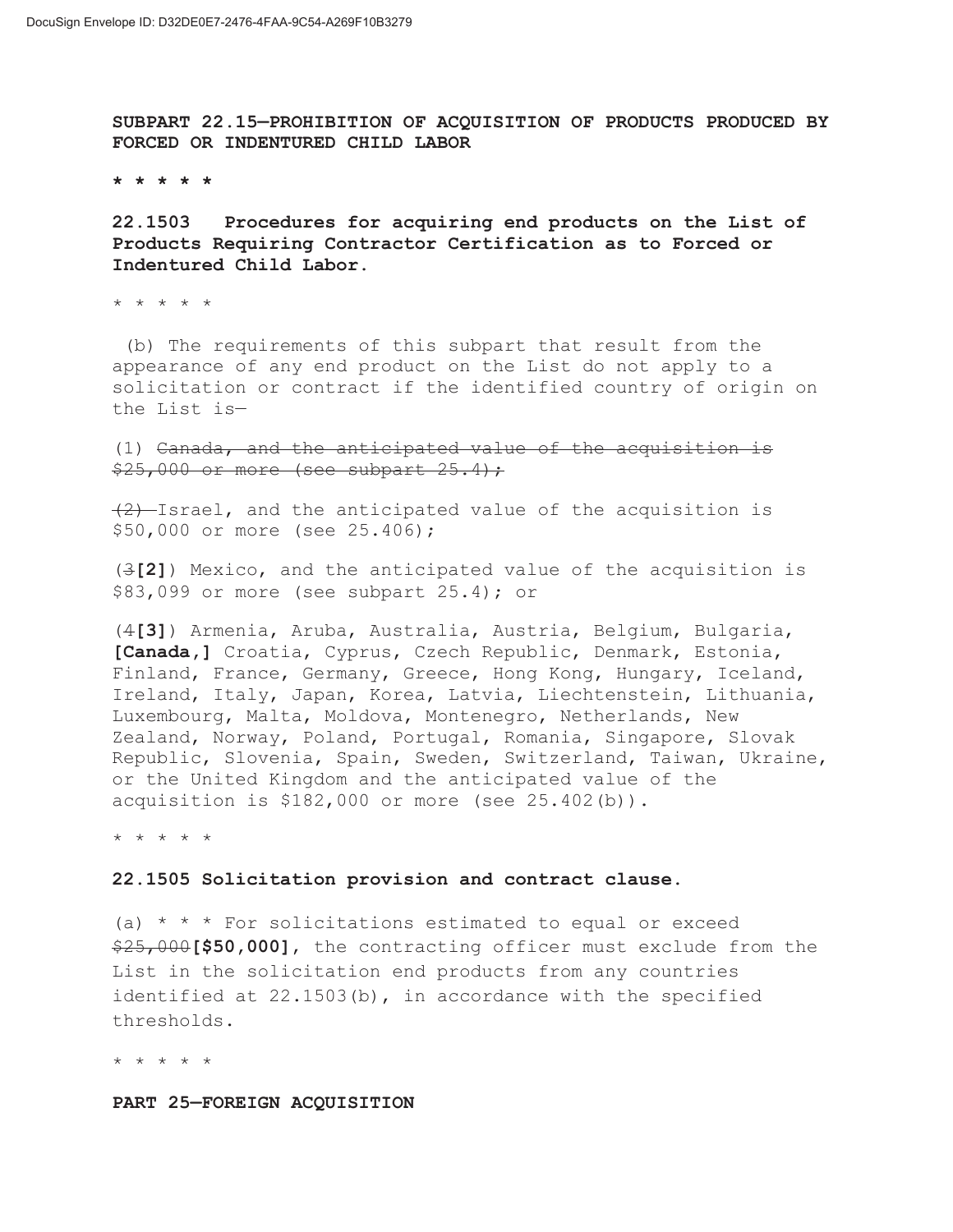**\* \* \* \* \*** 

#### **25.003 Definitions.**

As used in this part—

\* \* \* \* \*

"Designated country" means any of the following countries:

(1) A World Trade Organization Government Procurement Agreement (WTO GPA) country (Armenia, Aruba, Australia, Austria, Belgium, Bulgaria, Canada, Croatia, Cyprus, Czech Republic, Denmark, Estonia, Finland, France, Germany, Greece, Hong Kong, Hungary, Iceland, Ireland, Israel, Italy, Japan, Korea (Republic of), Latvia, Liechtenstein, Lithuania, Luxembourg, Malta, Moldova, Montenegro, Netherlands, New Zealand, Norway, Poland, Portugal, Romania, Singapore, Slovak Republic, Slovenia, Spain, Sweden, Switzerland, Taiwan (known in the World Trade Organization as "the Separate Customs Territory of Taiwan, Penghu, Kinmen and Matsu" (Chinese Taipei)), Ukraine, or United Kingdom);

(2) A Free Trade Agreement (FTA) country (Australia, Bahrain, Canada, Chile, Colombia, Costa Rica, Dominican Republic, El Salvador, Guatemala, Honduras, Korea (Republic of), Mexico, Morocco, Nicaragua, Oman, Panama, Peru, or Singapore);

\* \* \* \* \*

"Free Trade Agreement country" means Australia, Bahrain, Canada, Chile, Colombia, Costa Rica, Dominican Republic, El Salvador, Guatemala, Honduras, Korea (Republic of), Mexico, Morocco, Nicaragua, Oman, Panama, Peru, or Singapore.

**\* \* \* \* \*** 

**SUBPART 25.4—Trade Agreements** 

**\* \* \* \* \*** 

#### **25.400 Scope of subpart.**

(a) This subpart provides policies and procedures applicable to acquisitions that are covered by—

(1) The World Trade Organization Government Procurement Agreement (WTO GPA), as approved by Congress in the Uruguay Round Agreements Act (Pub. L. 103-465);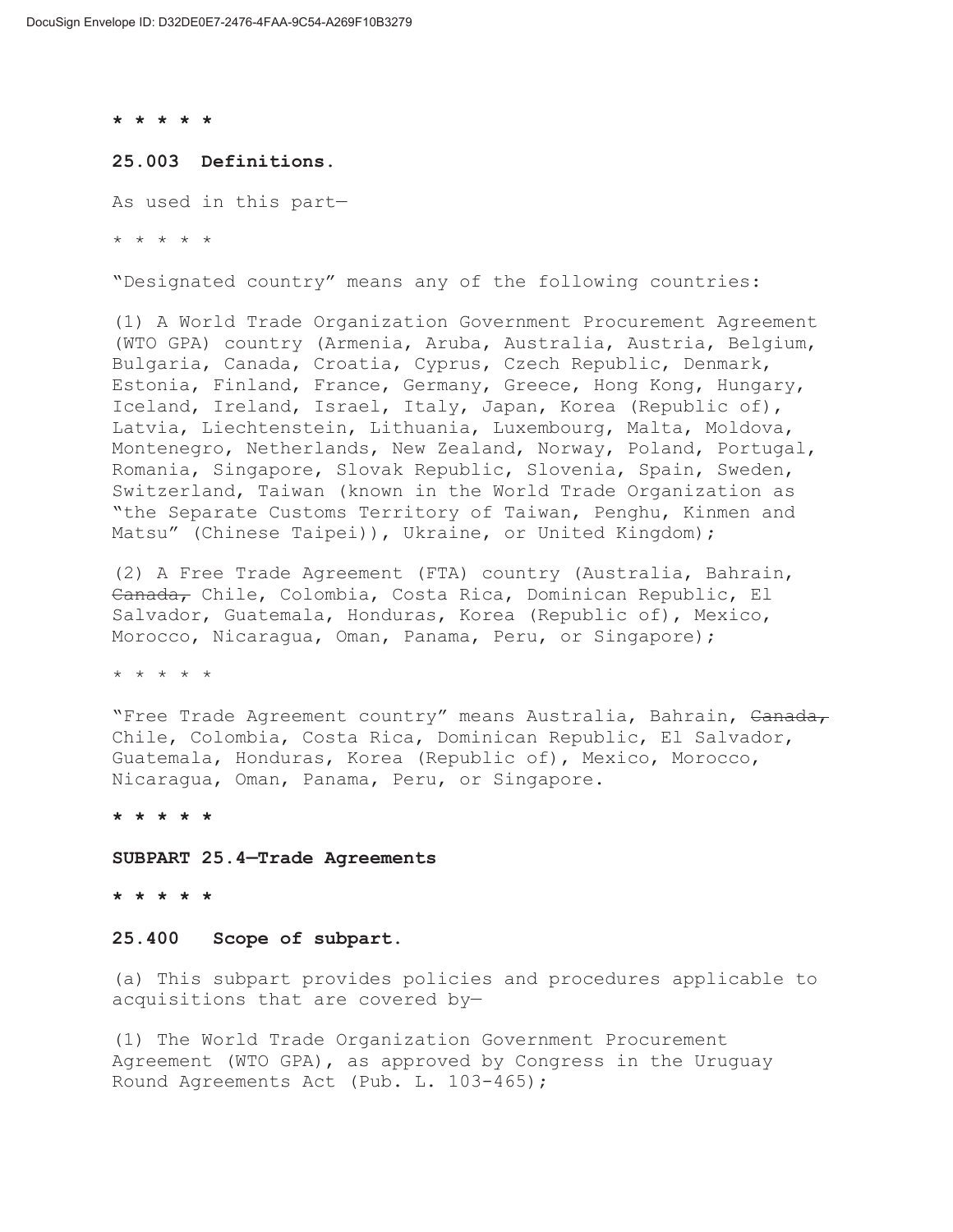(2) Free Trade Agreements (FTA), consisting of—

(i) NAFTA (the North American Free Trade Agreement, as approved by Congress in the North American Free Trade Agreement Implementation Act of 1993 (Pub. L. 103-182) (19 U.S.C. 3301 note))**[USMCA (United States-Mexico-Canada Agreement, as approved by Congress in the United States-Mexico-Canada Agreement Implementation Act (Government Procurement Agreement applicable only to United States and Mexico) (Pub. L. 116-113) (19 U.S.C. chapter 29 (sections 4501-4732))]**;

\* \* \* \* \*

#### **25.401 Exceptions.**

\* \* \* \* \*

 (b) In the World Trade Organization Government Procurement Agreement (WTO GPA) and each FTA, there is a U.S. schedule that lists services that are excluded from that agreement in acquisitions by the United States. Acquisitions of the following services are excluded from coverage by the U.S. schedule of the WTO GPA or an FTA as indicated in this table:

| The service<br>(Federal Service<br>Codes from the<br>Federal Procurement<br>Data System<br>Product/Service Code<br>Manual are indicated AND<br>in parentheses for<br>some services.) | WTO<br>GPA<br>FTA | Bahrain FTA,<br>CAFTA-DR,<br>Chile FTA,<br>Columbia FTA,<br>NAFTA [USMCA],<br>Oman FTA,<br>KOREA Panama FTA,<br>and Peru FTA e FTA | Singapor | Australi<br>a and<br>Morocco<br>FTA |
|--------------------------------------------------------------------------------------------------------------------------------------------------------------------------------------|-------------------|------------------------------------------------------------------------------------------------------------------------------------|----------|-------------------------------------|
| $(1)$ All services<br>purchased in support<br>of military services<br>overseas.                                                                                                      | X                 | ΙX                                                                                                                                 | ΙX       |                                     |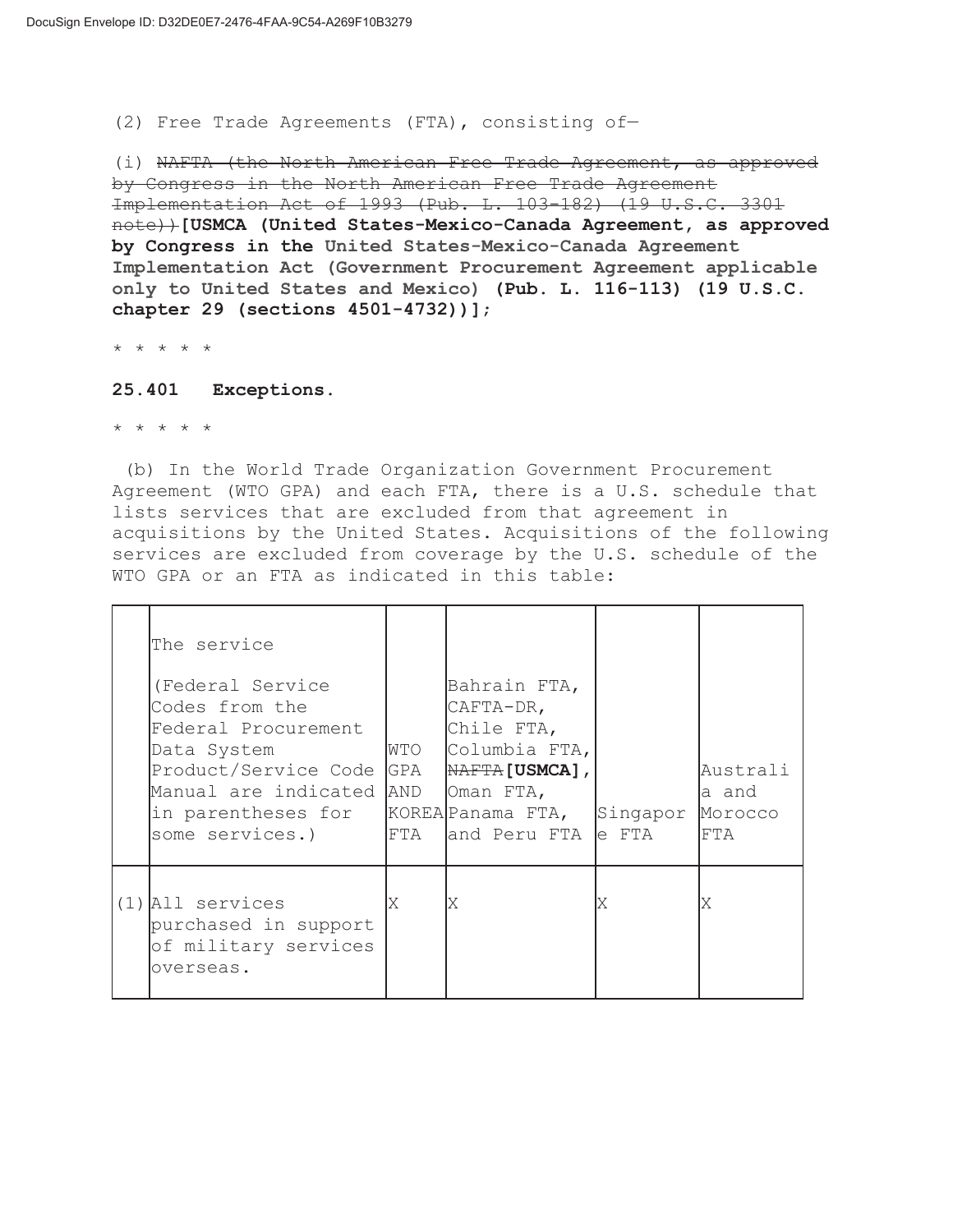| $(2)(i)$ Automatic data<br>processing (ADP)<br>telecommunications<br>and transmission<br>services (D304),<br>except enhanced<br>$(i.e., value-added)$<br>telecommunications<br>services.                                                                                                                                                     | X          | Χ        |   |   |
|----------------------------------------------------------------------------------------------------------------------------------------------------------------------------------------------------------------------------------------------------------------------------------------------------------------------------------------------|------------|----------|---|---|
| $(iii)$ ADP<br>teleprocessing and<br>timesharing services<br>$(D305)$ ,<br>telecommunications<br>network management<br>services (D316),<br>automated news<br>services, data<br>services or other<br>information services<br>(D317), and other<br>ADP and<br>telecommunications<br>services (D399)                                            | X          | ΙX       |   |   |
| (iii) Basic<br>telecommunications<br>network services<br>(i.e., voice<br>telephone services,<br>packet-switched data<br>transmission<br>services, circuit-<br>switched data<br>transmission<br>services, telex<br>services, facsimile<br>services, and<br>private leased<br>circuit services,<br>but not information<br>services, as defined | $^{\star}$ | $^\star$ | Χ | Χ |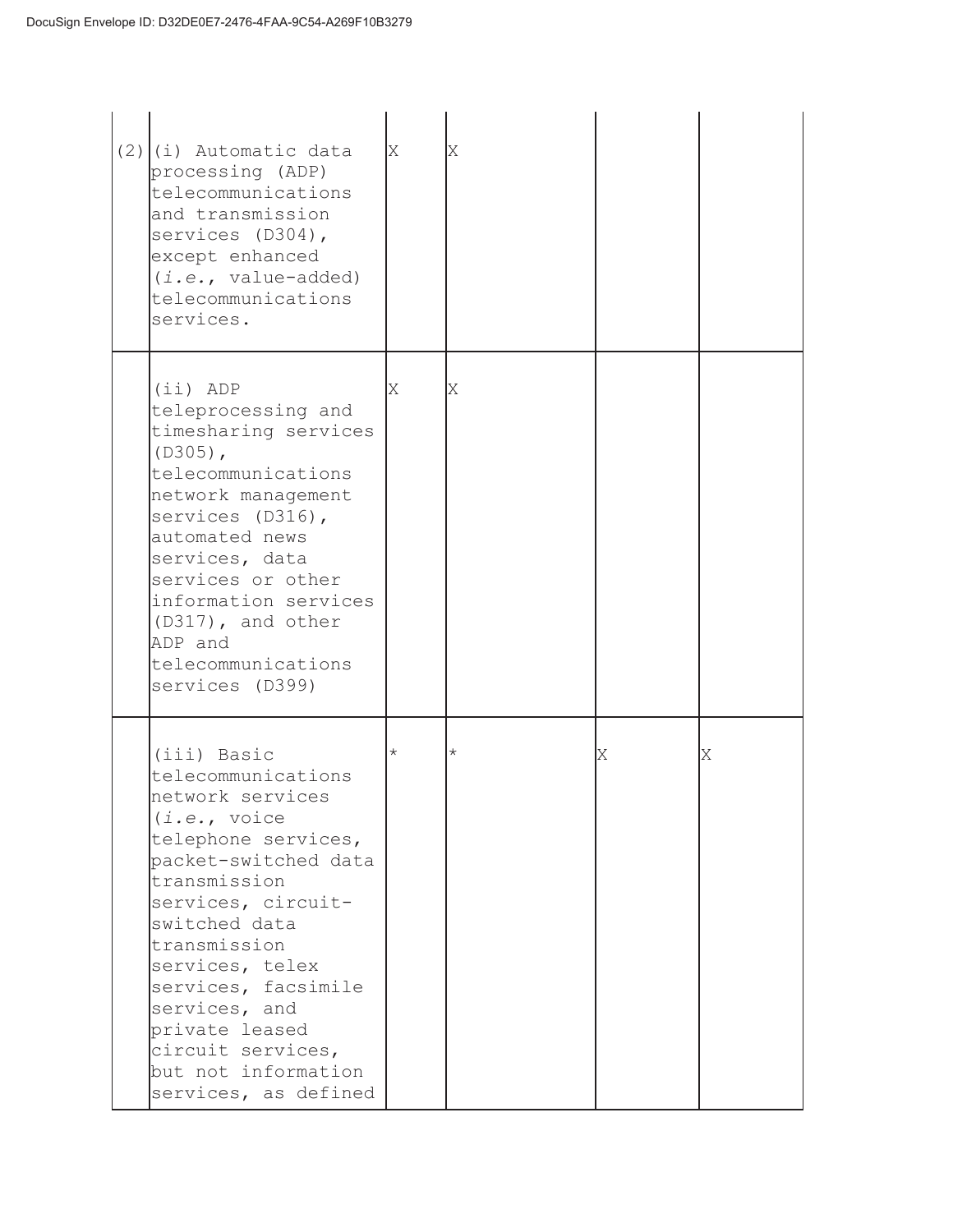| in 47 U.S.C.<br>$153(24)$ )                                                                                                                                                                                           |   |   |   |   |
|-----------------------------------------------------------------------------------------------------------------------------------------------------------------------------------------------------------------------|---|---|---|---|
| (3) Dredging                                                                                                                                                                                                          | Χ | X | X | X |
| $(4)$ (i) Operation and<br>management contracts<br>of certain<br>Government or<br>privately owned<br>facilities used for<br>Government purposes,<br>including Federally<br>Funded Research and<br>Development Centers | X |   | X |   |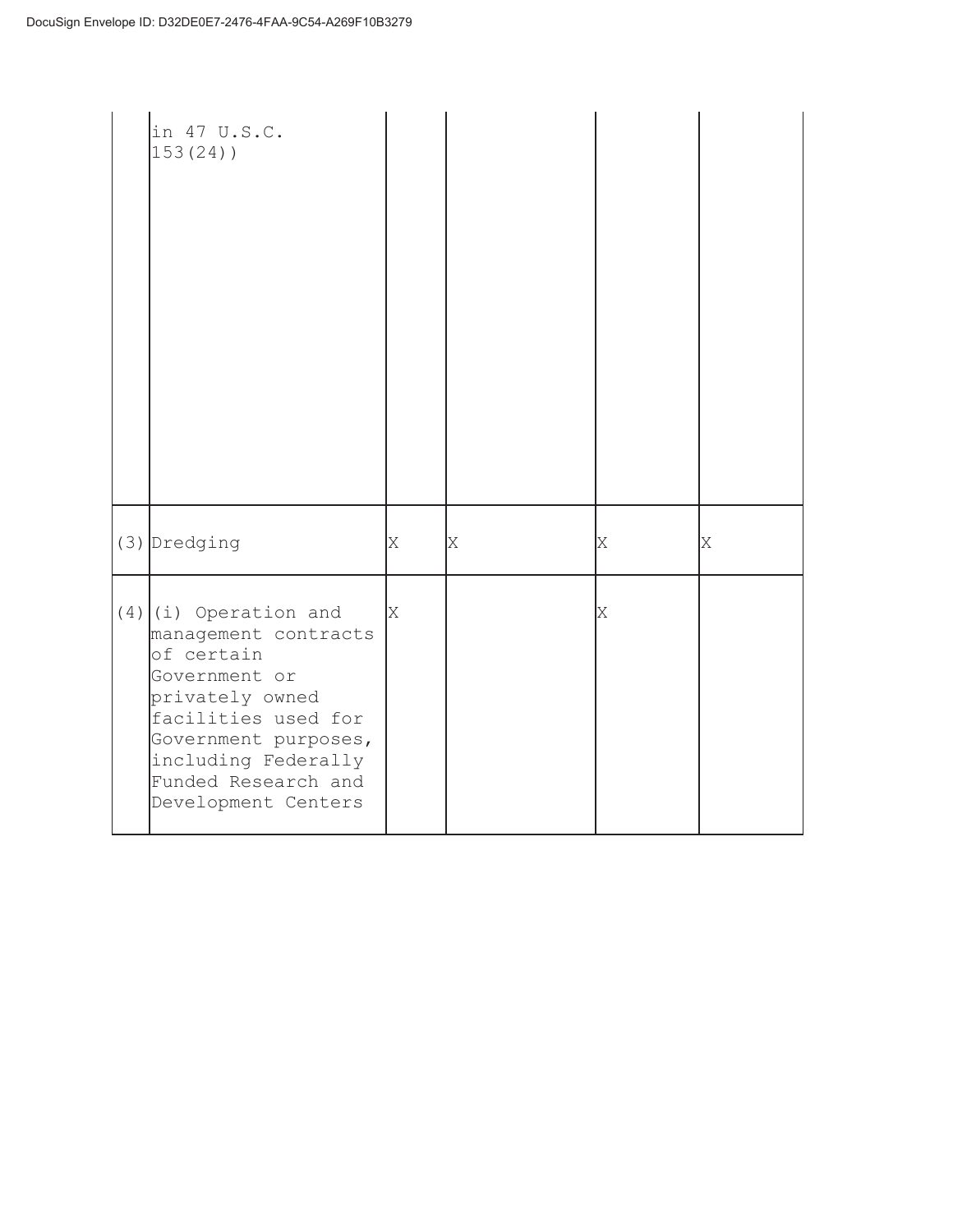| (ii) Operation of<br>all Department of<br>Defense, Department<br>of Energy, or the<br>National Aeronautics<br>and Space<br>Administration<br>facilities; and all<br>Government-owned<br>research and<br>development<br>facilities or<br>Government-owned<br>environmental<br>laboratories | $\star$ $\star$ | IX | $\star$ $\star$ | Χ |
|-------------------------------------------------------------------------------------------------------------------------------------------------------------------------------------------------------------------------------------------------------------------------------------------|-----------------|----|-----------------|---|
| $(5)$ Research and<br>development                                                                                                                                                                                                                                                         | X               | X  | X               | Χ |
| (6) Transportation<br>services (including<br>launching services,<br>but not including<br>travel agent<br>services)                                                                                                                                                                        | X               | Χ  | X               | Χ |
| (7) Utility services                                                                                                                                                                                                                                                                      | X               | Χ  | Χ               | Χ |
| (8) Maintenance, repair,<br>modification,<br>rebuilding and<br>installation of<br>equipment related to<br>ships (J019)                                                                                                                                                                    |                 | Χ  |                 | X |
| (9) Nonnuclear ship<br>repair (J998)                                                                                                                                                                                                                                                      |                 | Χ  |                 | Χ |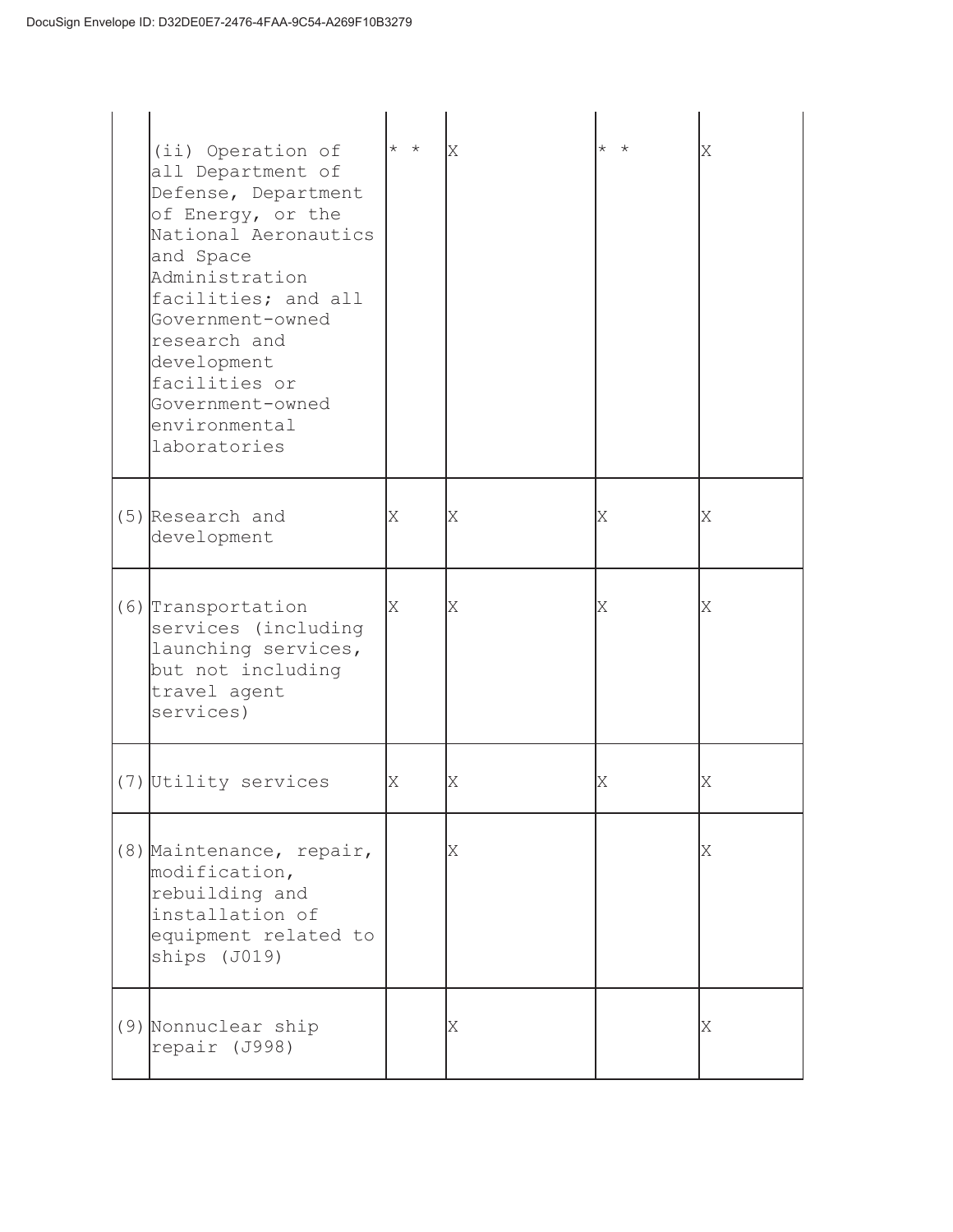\*Note 1. Acquisitions of the services listed at (2)(iii) of this table are a subset of the excluded services at  $(2)$  (i) and  $(i)$ , and are therefore not covered under the WTO GPA.

\*\*Note 2. Acquisitions of the services listed at (4)(ii) of this table are a subset of the excluded services at  $(4)(i)$ , and are therefore not covered under the WTO GPA.

## **25.402 General.**

\* \* \* \* \*

 (b) The value of the acquisition is a determining factor in the applicability of trade agreements. Most of these dollar thresholds are subject to revision by the U.S. Trade Representative approximately every 2 years. The various thresholds are summarized as follows:

| Trade agreement                                                                      | Supply<br>contract<br>(equal to<br>or. | Service<br>contract<br>(equal to<br>or<br>exceeding) exceeding) exceeding) | Construction<br>contract<br>(equal to or |
|--------------------------------------------------------------------------------------|----------------------------------------|----------------------------------------------------------------------------|------------------------------------------|
|                                                                                      |                                        |                                                                            |                                          |
| WTO GPA                                                                              | \$182,000                              | \$182,000                                                                  | \$7,008,000                              |
| FTAs:                                                                                |                                        |                                                                            |                                          |
| Australia FTA                                                                        | 83,099                                 | 83,099                                                                     | 7,008,000                                |
| Bahrain FTA                                                                          | 182,000                                | 182,000                                                                    | 10,802,884                               |
| CAFTA-DR (Costa Rica,<br>Dominican Republic,<br>El Salvador,<br>Guatemala, Honduras, | 83,099                                 | 83,099                                                                     | 7,008,000                                |

Table 1 to Paragraph (b)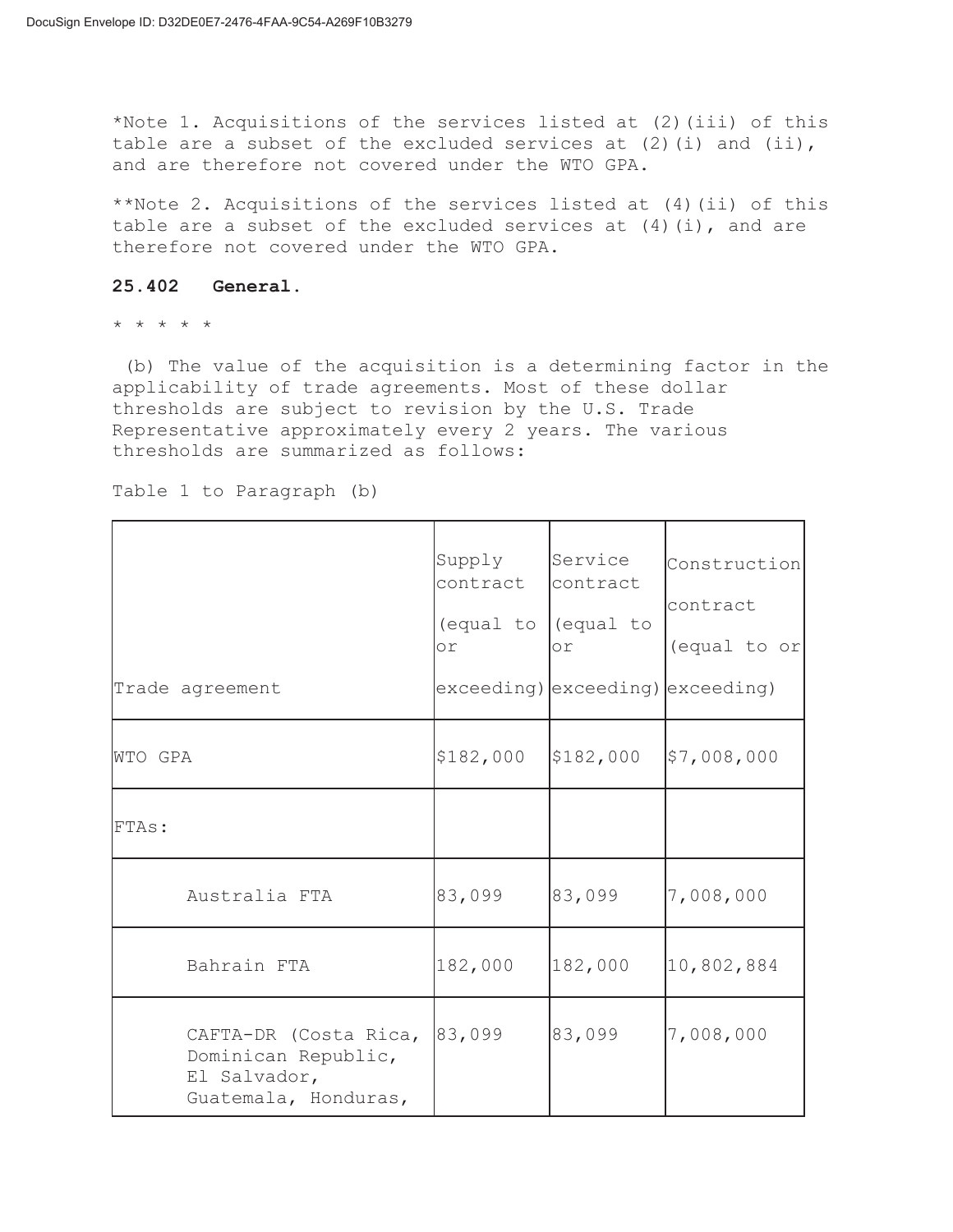| and Nicaragua)         |         |         |            |
|------------------------|---------|---------|------------|
|                        |         |         |            |
| Chile FTA              | 83,099  | 83,099  | 7,008,000  |
| Colombia FTA           | 83,099  | 83,099  | 7,008,000  |
| Korea FTA              | 100,000 | 100,000 | 7,008,000  |
| Morocco FTA            | 182,000 | 182,000 | 7,008,000  |
| <b>NAFTA</b> [USMCA] : |         |         |            |
| <del>-Canada</del>     | 25,000  | 83,099  | 10,802,884 |
| -Mexico                | 83,099  | 83,099  | 10,802,884 |
| Oman FTA               | 182,000 | 182,000 | 10,802,884 |
| Panama FTA             | 182,000 | 182,000 | 7,008,000  |
| Peru FTA               | 182,000 | 182,000 | 7,008,000  |
| Singapore FTA          | 83,099  | 83,099  | 7,008,000  |
| Israeli Trade Act      | 50,000  |         |            |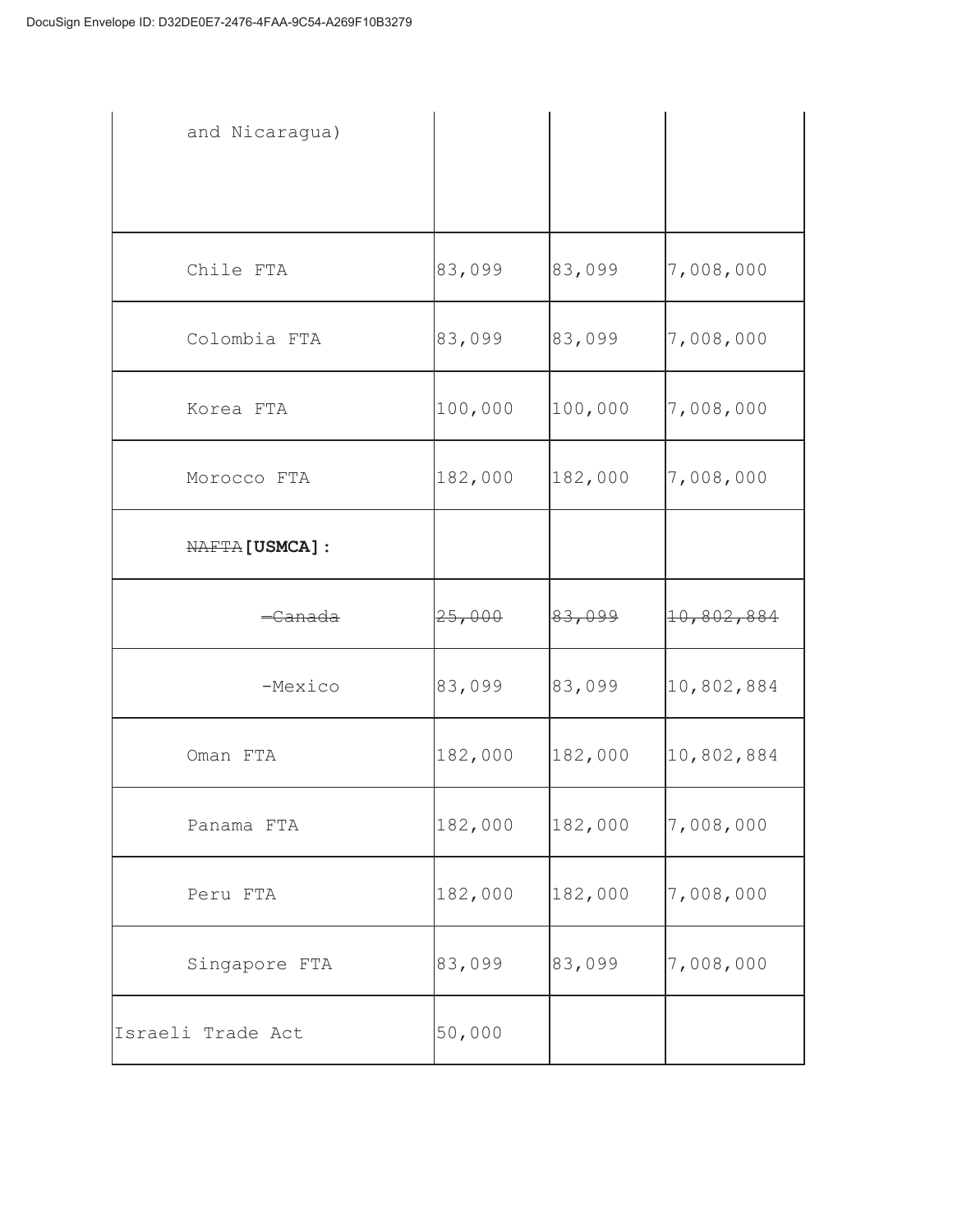\* \* \* \* \*

**Subpart 25.11 - Solicitation Provisions and Contract Clauses**  \* \* \* \* \*

# **25.1101 Acquisition of supplies.**

The following provisions and clauses apply to the acquisition of supplies and the acquisition of services involving the furnishing of supplies.

\* \* \* \* \*

(b)(1)(i) Insert the clause at  $52.225-3$ , Buy American–Free Trade Agreements—Israeli Trade Act, in solicitations and contracts if—

(A) The acquisition is for supplies, or for services involving the furnishing of supplies, for use within the United States, and the acquisition value is \$25,000**[\$50,000]** or more, but is less than \$182,000;

\* \* \* \* \* \*

 (ii) If the acquisition value is \$25,000 or more but is less than \$50,000, use the clause with its *Alternate I.* 

 $(i \pm i)$  If the acquisition value is \$50,000 or more but is less than \$83,099, use the clause with its *Alternate II.* 

 $(i\texttt{+}i)$ ) If the acquisition value is \$83,099 or more but is less than \$100,000, use the clause with its Alternate III.

(2)(i) Insert the provision at 52.225-4, Buy American—Free Trade Agreements—Israeli Trade Act Certificate, in solicitations containing the clause at 52.225-3.

(ii) If the acquisition value is \$25,000 or more but is less than \$50,000, use the provision with its *Alternate I.* 

(ii $\pm$ ) If the acquisition value is \$50,000 or more but is less than \$83,099, use the provision with its *Alternate II.* 

(iv**[ii]**) If the acquisition value is \$83,099 or more, but is less than \$100,000, use the provision with its Alternate III.

\* \* \* \* \*

**PART 27—PATENTS, DATA, AND COPYRIGHTS**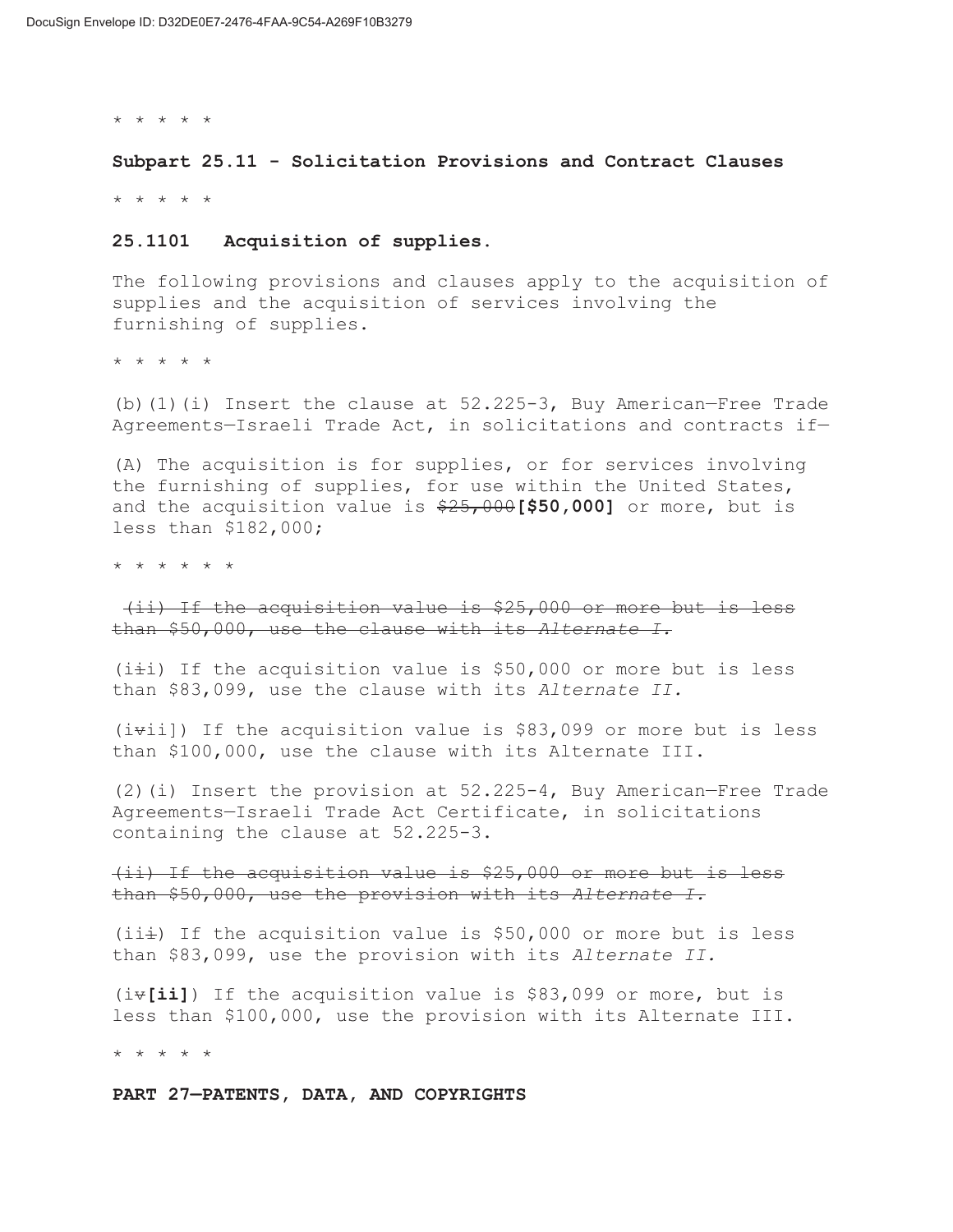**\* \* \* \* \*** 

**SUBPART 27.2—PATENTS AND COPYRIGHTS** 

**\* \* \* \* \*** 

**27.204 Patented technology under trade agreements.** 

**27.204-1 Use of patented technology under the North American Free Trade Agreement[United States-Mexico-Canada Agreement].** 

(a) The requirements of this section apply to the use of technology covered by a valid patent when the patent holder is from a country that is a party to the North American Free Trade Agreement (NAFTA).

(b) Article 1709(10) of NAFTA generally requires a user of technology covered by a valid patent to make a reasonable effort to obtain authorization prior to use of the patented technology. However, NAFTA provides that this requirement for authorization may be waived in situations of national emergency or other circumstances of extreme urgency, or for public noncommercial use.

(c) Section 6 of Executive Order 12889, "Implementation of the North American Free Trade Act," of December 27, 1993, waives the requirement to obtain advance authorization for an invention used or manufactured by or for the Federal Government. However, the patent owner shall be notified in advance whenever the agency or its contractor knows or has reasonable grounds to know, without making a patent search, that an invention described in and covered by a valid U.S. patent is or will be used or manufactured without a license. In cases of national emergency or other circumstances of extreme urgency, this notification need not be made in advance, but shall be made as soon as reasonably practicable.

(d) The contracting officer, in consultation with the office having cognizance of patent matters, shall ensure compliance with the notice requirements of NAFTA Article 1709(10) and Executive Order 12889. A contract award should not be suspended pending notification to the patent owner.

(e) Section 6(c) of Executive Order 12889 provides that the notice to the patent owner does not constitute an admission of infringement of a valid privately-owned patent.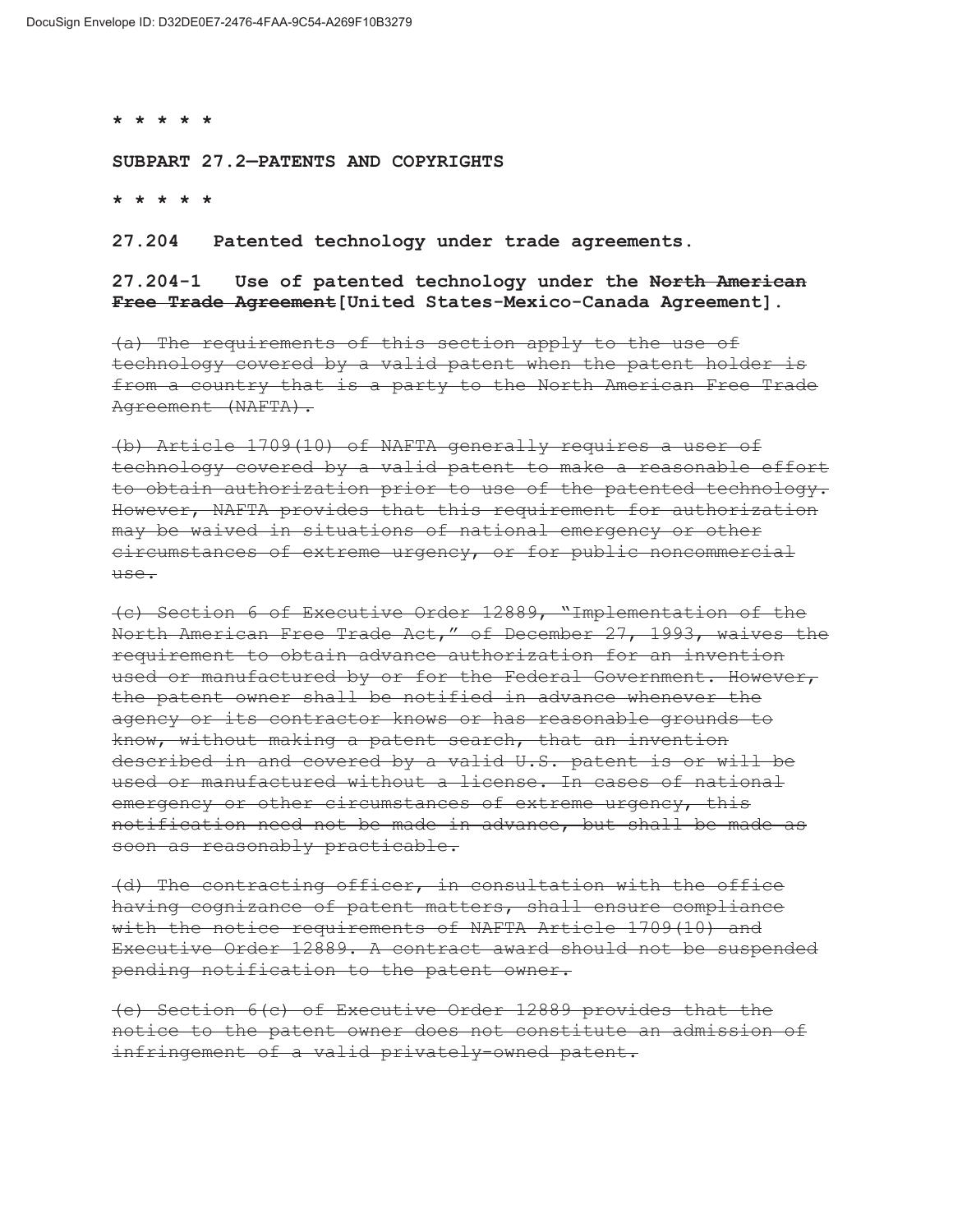(f) When addressing issues regarding compensation for the use of patented technology, Government personnel should be advised that NAFTA uses the term "adequate remuneration." Executive Order 12889 equates "remuneration" to "reasonable and entire compensation" as used in 28 U.S.C. 1498, the statute that gives jurisdiction to the U.S. Court of Federal Claims to hear patent and copyright cases involving infringement by the Government.

(g) When questions arise regarding the notice requirements or other matters relating to this section **[with regard to use of patented technology under the USMCA]**, the contracting officer should consult with legal counsel.

## **27.204-2 Use of patented technology under the General Agreement on Tariffs and Trade (GATT).**

Article 31 of Annex 1C, Agreement on Trade-Related Aspects of Intellectual Property Rights, to GATT (Uruguay Round) addresses situations where the law of a member country allows for use of a patent without authorization, including use by the Government.

\* \* \* \* \*

#### **PART 52—SOLICITATION PROVISIONS AND CONTRACT CLAUSES**

**\* \* \* \* \*** 

## **SUBPART 52.2—TEXTS OF PROVISIONS AND CLAUSES**

**\* \* \* \* \*** 

#### **52.204-8 Annual Representations and Certifications.**

As prescribed in 4.1202(a), insert the following provision:

ANNUAL REPRESENTATIONS AND CERTIFICATIONS (MAR 2020 **[DATE]**)

\* \* \* \* \*

(c) (1)  $* * * *$ 

(xxi) 52.225-4, Buy American-Free Trade Agreements-Israeli Trade Act Certificate. (Basic, Alternates  $\overline{H}$ , II<sub>7</sub> and III.)

This provision applies to solicitations containing the clause at 52.225-3.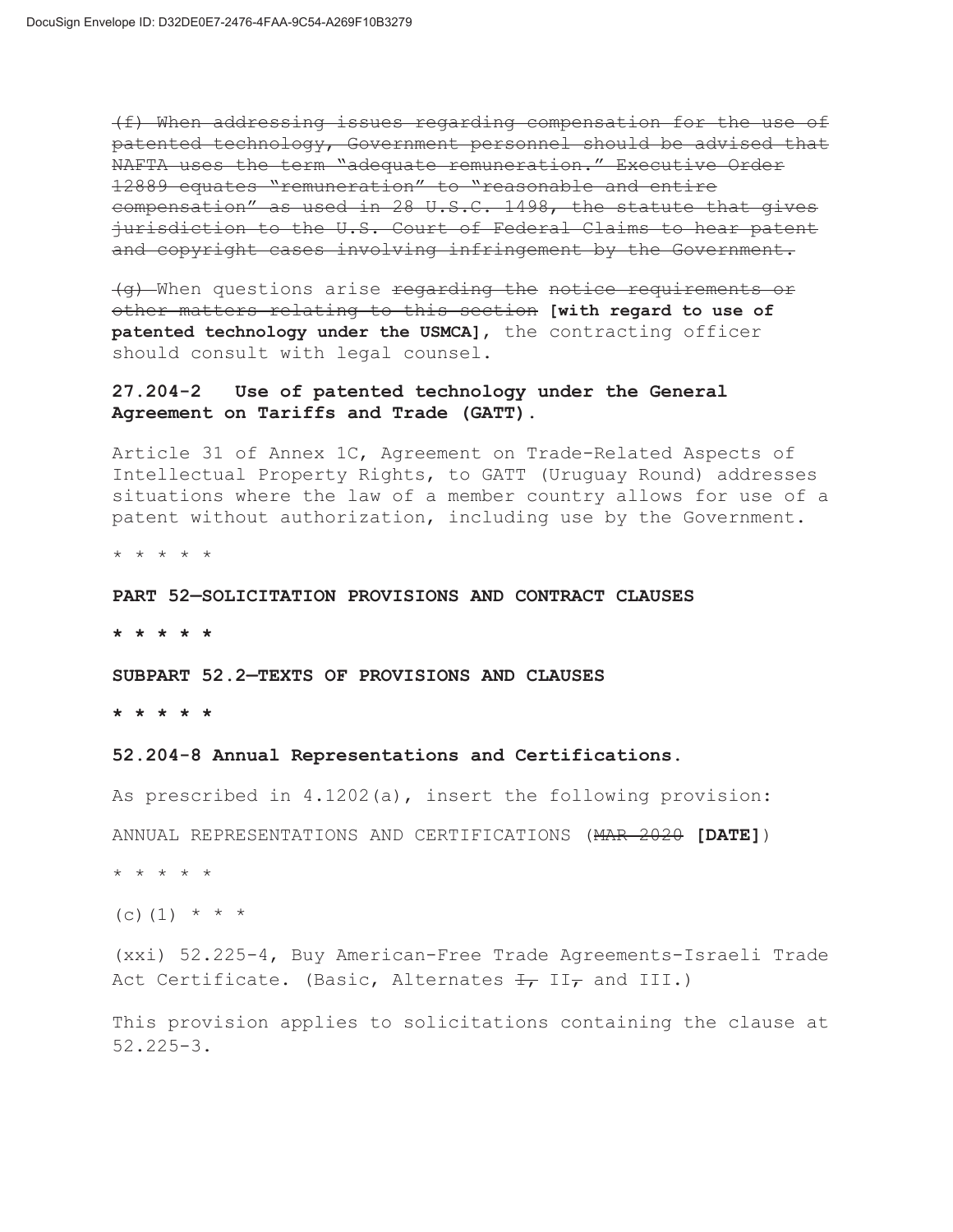(A) If the acquisition value is less than \$25,000**[50,000]**, the basic provision applies.

(B) If the acquisition value is \$25,000 or more but is less than \$50,000, the provision with its Alternate I applies.

**[(B)]**(C) If the acquisition value is \$50,000 or more but is less than \$83,099, the provision with its Alternate II applies.

**[(C)]**(D) If the acquisition value is \$83,099 or more but is less than \$100,000, the provision with its Alternate III

applies.

#### **\* \* \* \* \***

# **52.212-3 Offeror Representations and Certifications—Commercial**  Items.

As prescribed in 12.301(b)(2), insert the following provision:

Offeror Representations and Certifications-Commercial Items (JUN 2020**[DATE]**)

\* \* \* \* \*

 (g)(1) *Buy American—Free Trade Agreements—Israeli Trade Act Certificate.* (Applies only if the clause at FAR 52.225-3, Buy American—Free Trade Agreements—Israeli Trade Act, is included in this solicitation.)

(i) The offeror certifies that each end product, except those listed in paragraph  $(q)$ (1)(ii) or  $(q)$ (1)(iii) of this provision, is a domestic end product and that for other than COTS items, the offeror has considered components of unknown origin to have been mined, produced, or manufactured outside the United States. The terms "Bahrainian, Moroccan, Omani, Panamanian, or Peruvian end product," "commercially available off-the-shelf (COTS) item," "component," "domestic end product," "end product," "foreign end product," "Free Trade Agreement country," "Free Trade Agreement country end product," "Israeli end product," and "United States" are defined in the clause of this solicitation entitled "Buy American—Free Trade Agreements—Israeli Trade Act."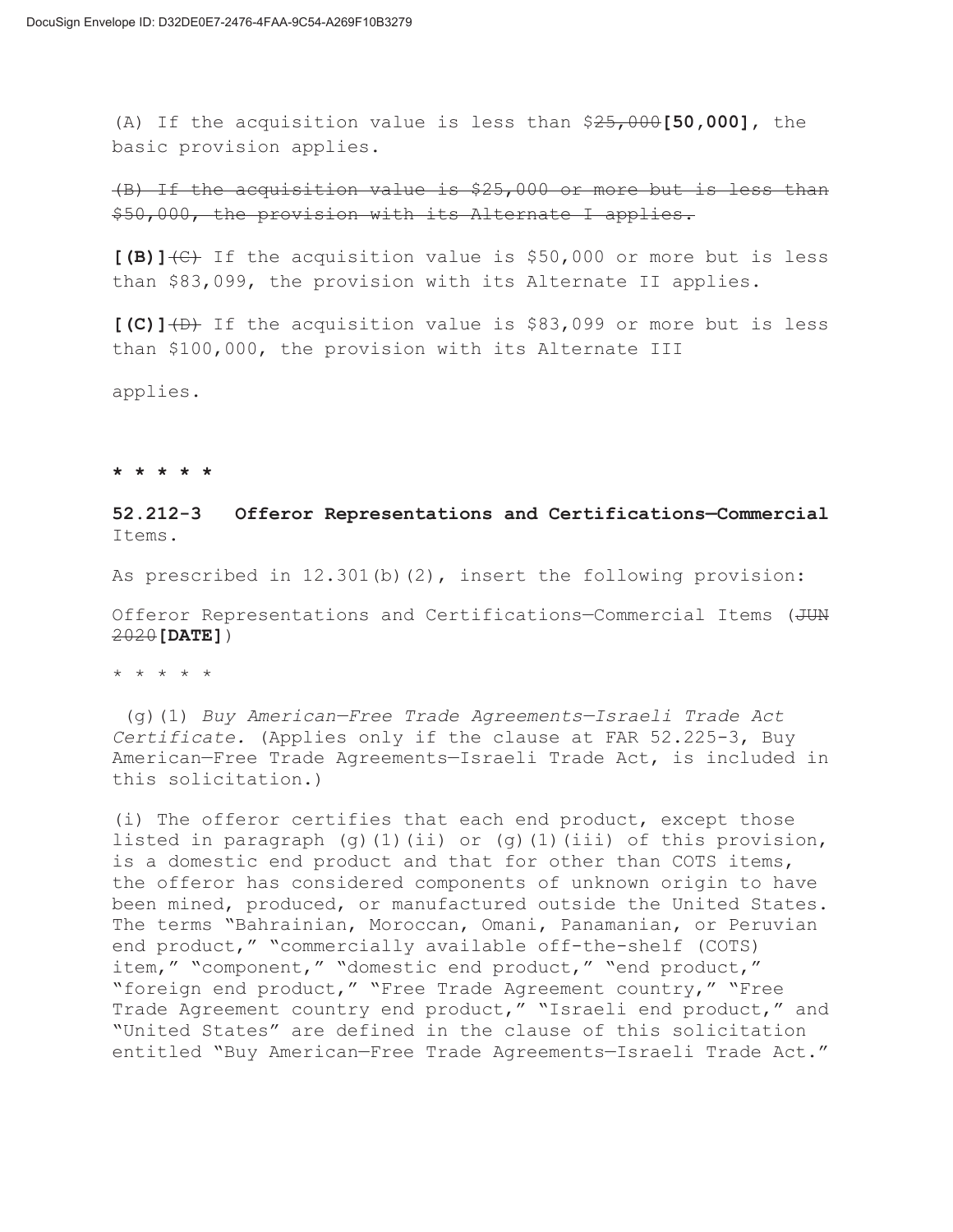(ii) The offeror certifies that the following supplies are Free Trade Agreement country end products (other than Bahrainian, Moroccan, Omani, Panamanian, or Peruvian end products) or Israeli end products as defined in the clause of this solicitation entitled "Buy American—Free Trade Agreements— Israeli Trade Act"

Free Trade Agreement Country End Products (Other than Bahrainian, Moroccan, Omani, Panamanian, or Peruvian End Products) or Israeli End Products:

| Line Item No.       |  | Country of Origin |  |  |
|---------------------|--|-------------------|--|--|
|                     |  |                   |  |  |
|                     |  |                   |  |  |
|                     |  |                   |  |  |
| [List as necessary] |  |                   |  |  |

(iii) The offeror shall list those supplies that are foreign end products (other than those listed in paragraph  $(q)$  (1)(ii) of this provision) as defined in the clause of this solicitation entitled "Buy American—Free Trade Agreements—Israeli Trade Act." The offeror shall list as other foreign end products those end products manufactured in the United States that do not qualify as domestic end products, *i.e.*, an end product that is not a COTS item and does not meet the component test in paragraph (2) of the definition of "domestic end product."

*Other Foreign End Products* 

| Line Item No. | Country of Origin |
|---------------|-------------------|
|               |                   |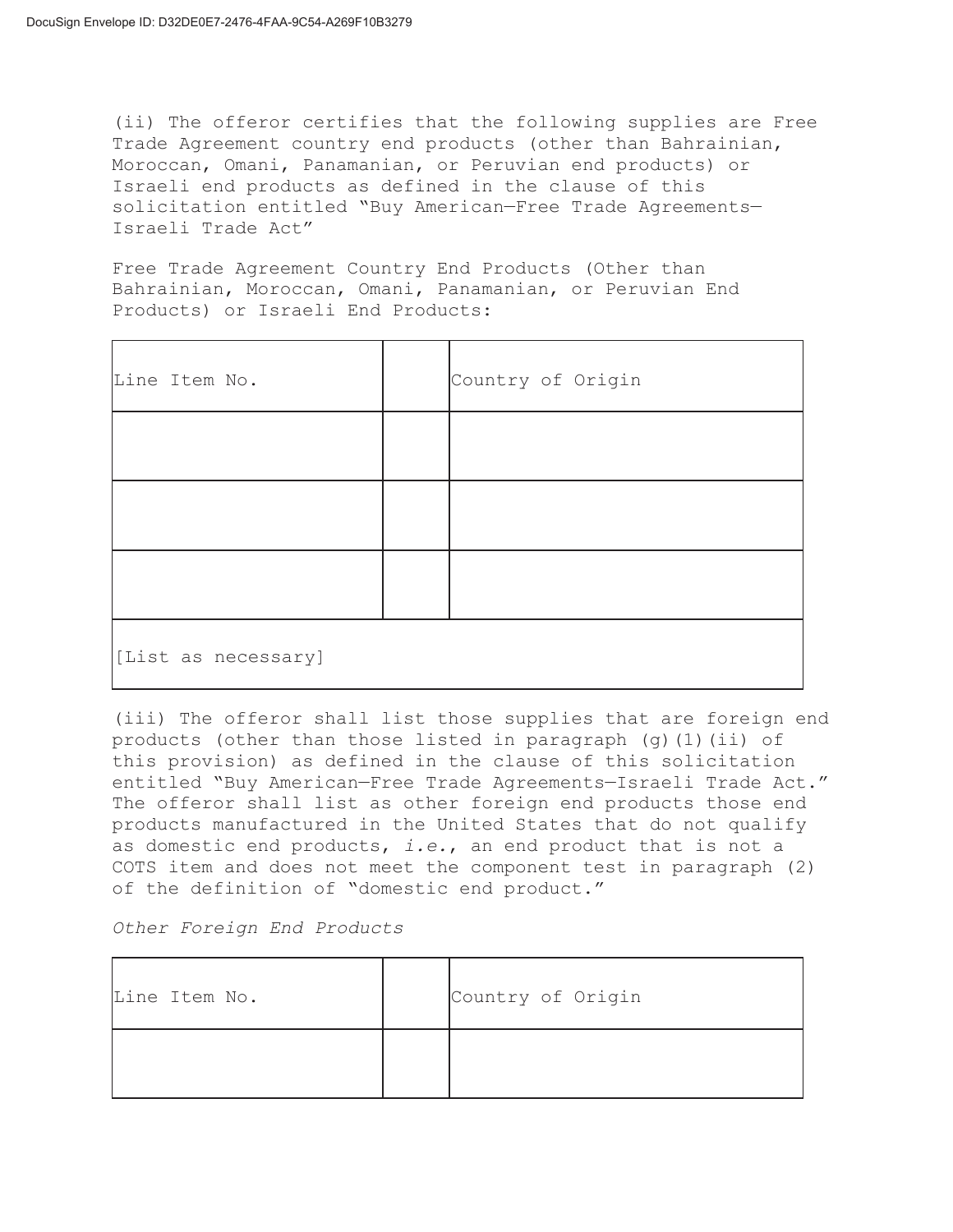| [List as necessary] |  |  |
|---------------------|--|--|

(iv) The Government will evaluate offers in accordance with the policies and procedures of FAR Part 25.

(2) *Buy American—Free Trade Agreements—Israeli Trade Act Certificate, Alternate I.* If *Alternate I* to the clause at FAR 52.225-3 is included in this solicitation, substitute the following paragraph  $(q)$ (1)(ii) for paragraph  $(q)$ (1)(ii) of the basic provision:

(g)(1)(ii) The offeror certifies that the following supplies are Canadian end products as defined in the clause of this solicitation entitled "Buy American—Free Trade Agreements— Israeli Trade Act":

Canadian End Products:

Line Item No.

#### (*List as necessary*)

(3) *Buy American—Free Trade Agreements—Israeli Trade Act Certificate, Alternate II.* If *Alternate II* to the clause at FAR 52.225-3 is included in this solicitation, substitute the following paragraph (g)(1)(ii) for paragraph (g)(1)(ii) of the basic provision:

(g)(1)(ii) The offeror certifies that the following supplies are Canadian end products or Israeli end products as defined in the clause of this solicitation entitled "Buy American—Free Trade Agreements—Israeli Trade Act":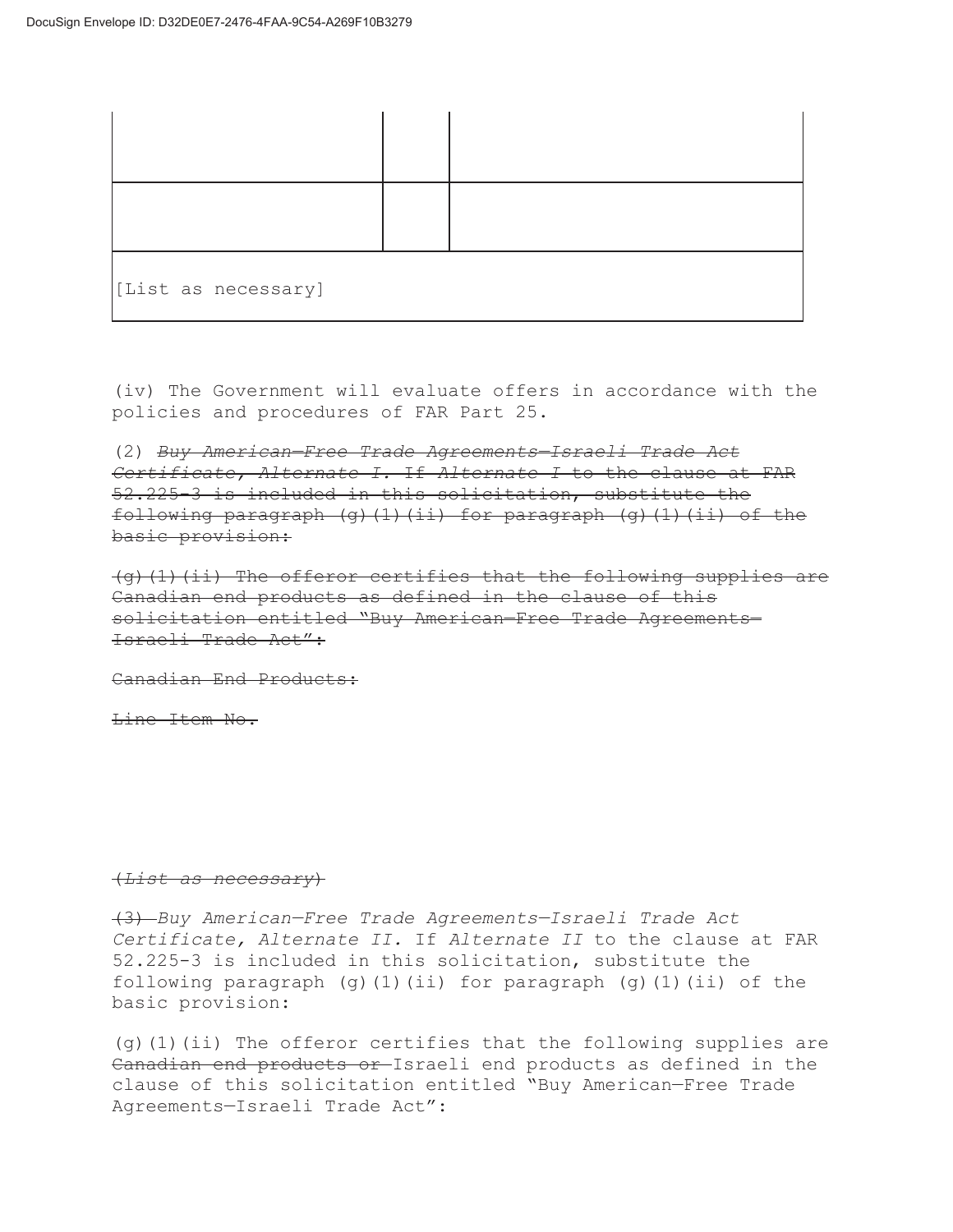Canadian or Israeli End Products:

| Line Item No.       |  | Country of Origin |  |  |  |
|---------------------|--|-------------------|--|--|--|
|                     |  |                   |  |  |  |
|                     |  |                   |  |  |  |
|                     |  |                   |  |  |  |
| [List as necessary] |  |                   |  |  |  |

 (4**[3]**) *Buy American—Free Trade Agreements—Israeli Trade Act Certificate, Alternate III.* If Alternate III to the clause at FAR 52.225-3 is included in this solicitation, substitute the following paragraph  $(q)$ (1)(ii) for paragraph  $(q)$ (1)(ii) of the basic provision:

(g)(1)(ii) The offeror certifies that the following supplies are Free Trade Agreement country end products (other than Bahrainian, Korean, Moroccan, Omani, Panamanian, or Peruvian end products) or Israeli end products as defined in the clause of this solicitation entitled "Buy American—Free Trade Agreements— Israeli Trade Act":

Free Trade Agreement Country End Products (Other than Bahrainian, Korean, Moroccan, Omani, Panamanian, or Peruvian End Products) or Israeli End Products:

| Line Item No. | Country of Origin |
|---------------|-------------------|
|               |                   |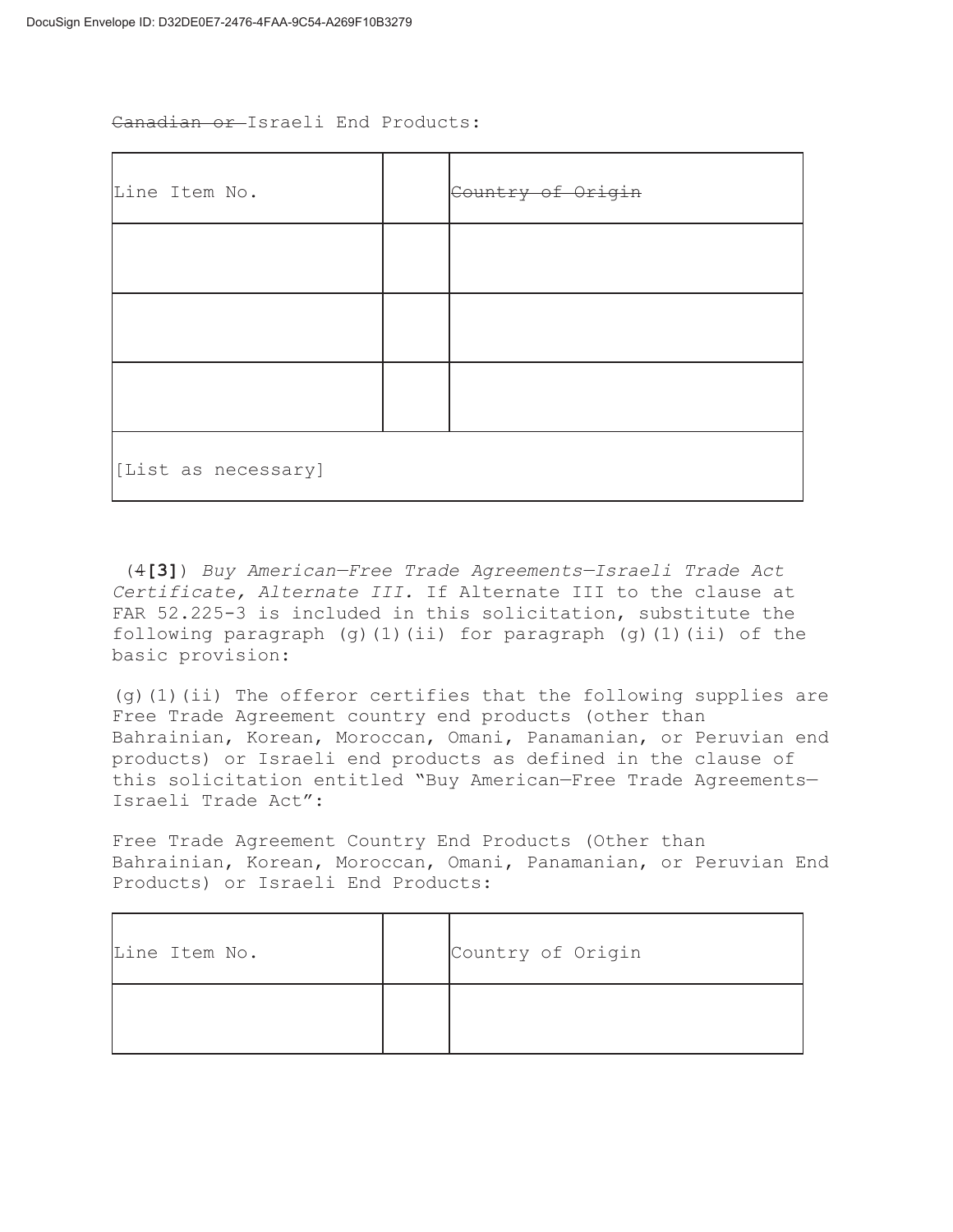| [List as necessary] |  |
|---------------------|--|

(5**[4]**) *Trade Agreements Certificate.* (Applies only if the clause at FAR 52.225-5, Trade Agreements, is included in this solicitation.)

\* \* \* \* \*

**52.212-5 Contract Terms and Conditions Required To Implement Statutes or Executive Orders—Commercial Items.** 

As prescribed in  $12.301(b)(4)$ , insert the following clause:

## **Contract Terms and Conditions Required to Implement Statutes or Executive Orders—Commercial Items (JUN 2020[DATE])**

\* \* \* \* \*

(b)  $* * * *$ 

\_\_ (28) 52.222-19, Child Labor—Cooperation with Authorities and Remedies (JAN 2020[DATE]) (E.O. 13126).

**\* \* \*** 

\_\_ (49)(i) 52.225-3, Buy American—Free Trade Agreements—Israeli Trade Act (**MAY 2014**JUL 2020)(41 U.S.C. chapter 83, 19 U.S.C. 3301 note, 19 U.S.C. 2112 note, 19 U.S.C. 3805 note, 19 U.S.C. 4001 note, **[19 U.S.C. chapter 29 (sections 4501-4732),]** Pub. L. 103-182, 108-77, 108-78, 108-286, 108-302, 109-53, 109-169, 109-283, 110- 138, 112-41, 112-42, and 112-43.

- (ii) <del>Alternate I (MAY 2014) of 52.225-3.</del>
- \_\_ (iii) Alternate II (MAY 2014**[DATE]**) of 52.225-3.
- \_\_ (i**[ii]**v) Alternate III (MAY 2014) of 52.225-3.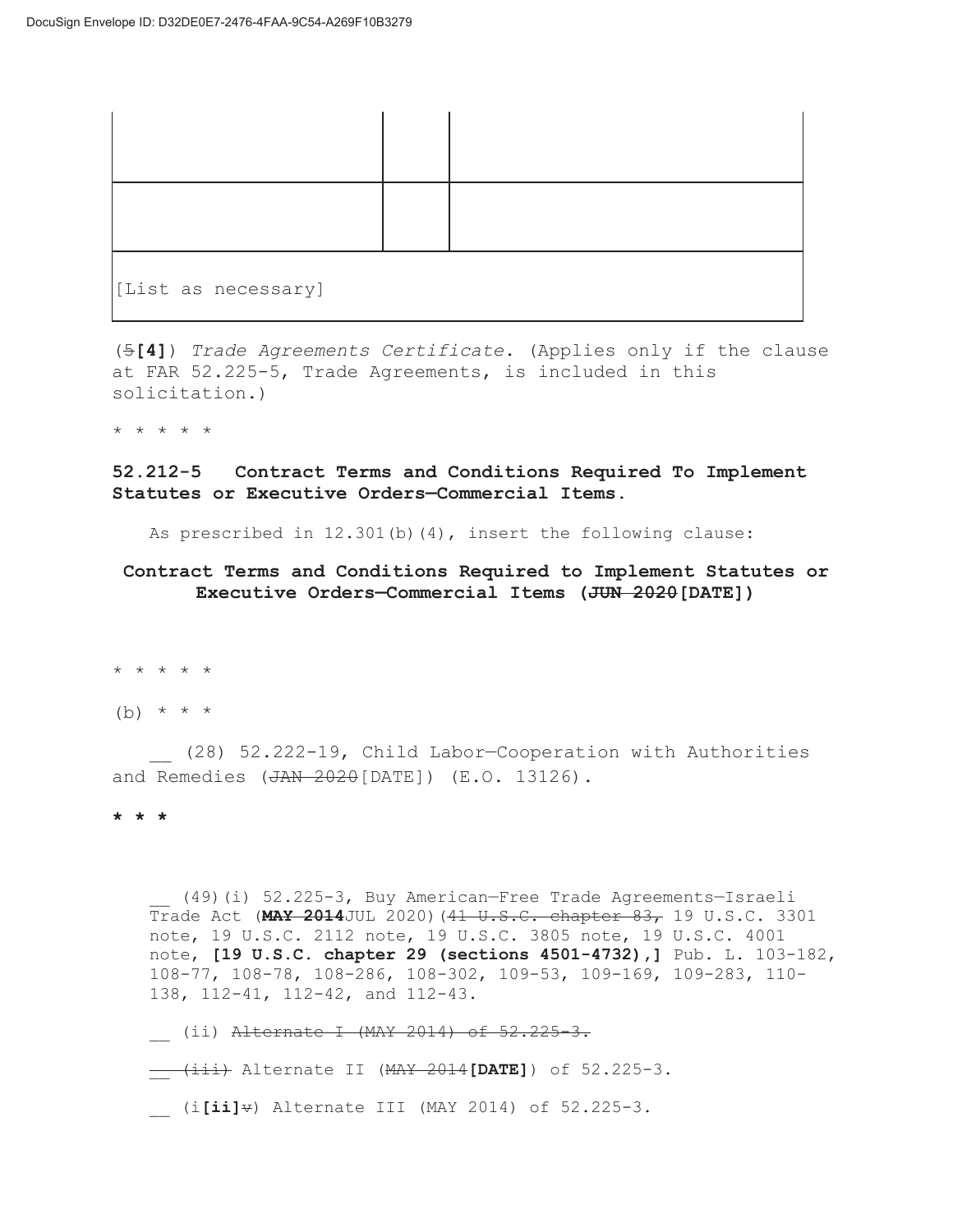\_\_ (50) 52.225-5, Trade Agreements (OCT 2019**[DATE]**) (19 U.S.C. 2501, *et seq.,* 19 U.S.C. 3301 note).

\* \* \* \* \*

## **52.222-19 Child Labor—Cooperation with Authorities and Remedies.**

As prescribed in 22.1505(b), insert the following clause:

Child Labor—Cooperation With Authorities and Remedies (JAN 2020**[DATE]**)

(a) *Applicability.* This clause does not apply to the extent that the Contractor is supplying end products mined, produced, or manufactured in—

(1) Canada, and the anticipated value of the acquisition is \$25,000 or more;

 $(2)$ -Israel, and the anticipated value of the acquisition is \$50,000 or more;

(3**[2]**) Mexico, and the anticipated value of the acquisition is \$83,099 or more; or

(4**[3]**) Armenia, Aruba, Australia, Austria, Belgium, Bulgaria, **[Canada,]** Croatia, Cyprus, Czech Republic, Denmark, Estonia, Finland, France, Germany, Greece, Hong Kong, Hungary, Iceland, Ireland, Italy, Japan, Korea, Latvia, Liechtenstein, Lithuania, Luxembourg, Malta, Moldova, Montenegro, Netherlands, New Zealand, Norway, Poland, Portugal, Romania, Singapore, Slovak Republic, Slovenia, Spain, Sweden, Switzerland, Taiwan, Ukraine, or the United Kingdom and the anticipated value of the acquisition is \$182,000 or more.

\* \* \* \* \*

#### **52.225-3 Buy American—Free Trade Agreements—Israeli Trade Act.**

As prescribed in  $25.1101(b)(1)(i)$ , insert the following clause:

Buy American—Free Trade Agreements—Israeli Trade Act (MAY 2014**[DATE]**)

(a) *Definitions.* As used in this clause—

*\* \* \* \** \*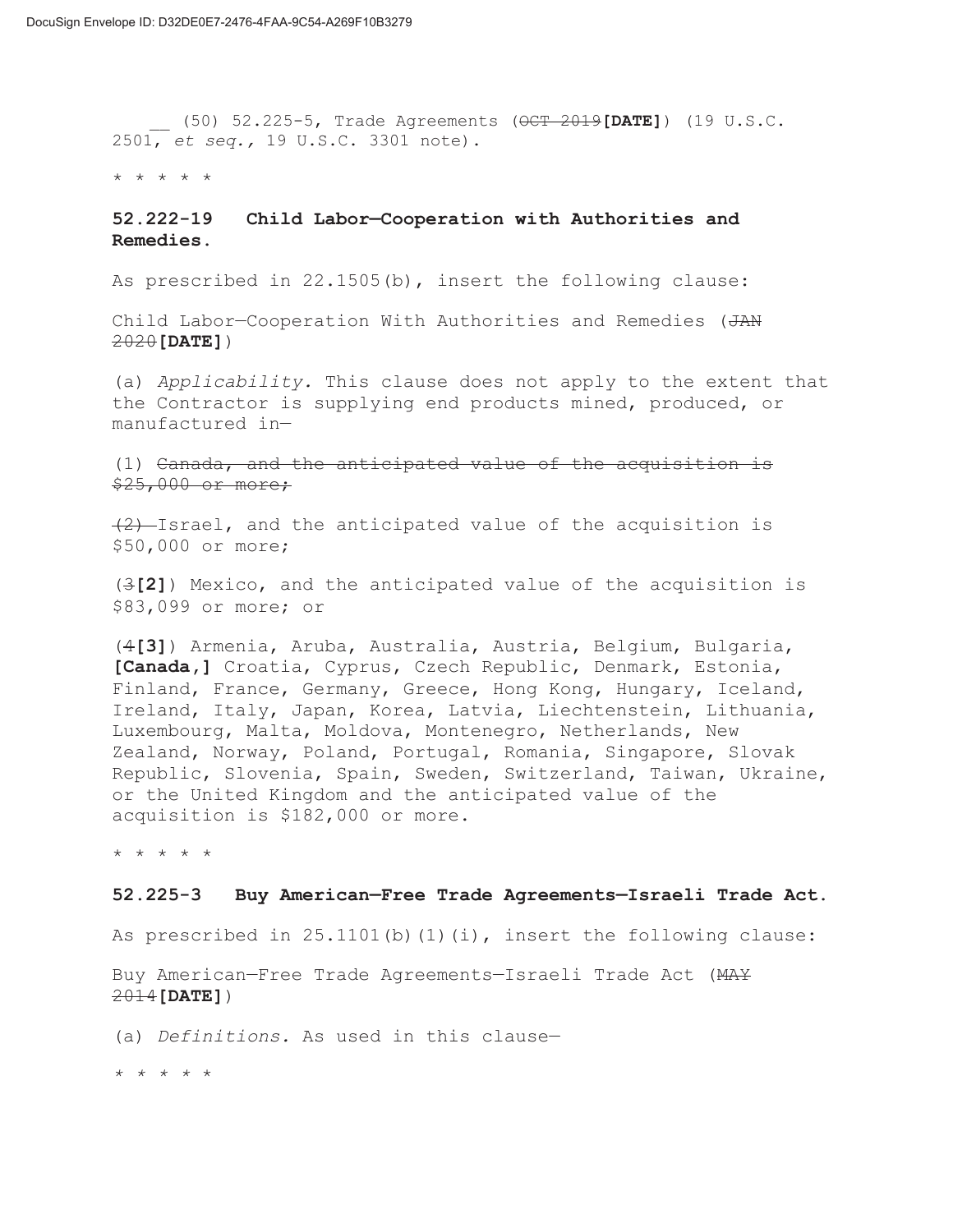"Free Trade Agreement country" means Australia, Bahrain, Canada, Chile, Colombia, Costa Rica, Dominican Republic, El Salvador, Guatemala, Honduras, Korea (Republic of), Mexico, Morocco, Nicaragua, Oman, Panama, Peru, or Singapore.

\* \* \* \* \*

*Alternate I* **[[Reserved]]** (MAY 2014). As prescribed in 25.1101(b)(1)(ii), add the following definition to paragraph (a) of the basic clause, and substitute the following paragraph (c) for paragraph (c) of the basic clause:

"Canadian end product" means an article that—

(1) Is wholly the growth, product, or manufacture of Canada; or

(2) In the case of an article that consists in whole or in part of materials from another country, has been substantially transformed in Canada into a new and different article of commerce with a name, character, or use distinct from that of the article or articles from which it was transformed. The term refers to a product offered for purchase under a supply contract, but for purposes of calculating the value of the end product includes services (except transportation services) incidental to the article, provided that the value of those incidental services does not exceed that of the article itself.

(c) *Delivery of end products.* 41 U.S.C. chapter 83 provides a preference for domestic end products for supplies acquired for use in the United States. In accordance with 41 U.S.C. 1907, the component test of the Buy American statute is waived for an end product that is a COTS item (See  $12.505(a)(1)$ ). In addition, the Contracting Officer has determined that NAFTA applies to this acquisition. Unless otherwise specified, NAFTA applies to all items in the Schedule. The Contractor shall deliver under this contract only domestic end products except to the extent that, in its offer, it specified delivery of foreign end products in the provision entitled "Buy American—Free Trade Agreements— Israeli Trade Act Certificate." If the Contractor specified in its offer that the Contractor would supply a Canadian end product, then the Contractor shall supply a Canadian end product or, at the Contractor's option, a domestic end product.

*Alternate II* (MAY 2014**[DATE]**). As prescribed in  $25.1101(b)$  (1)(iii), add the following definition to paragraph (a) of the basic clause, and substitute the following paragraph (c) for paragraph (c) of the basic clause: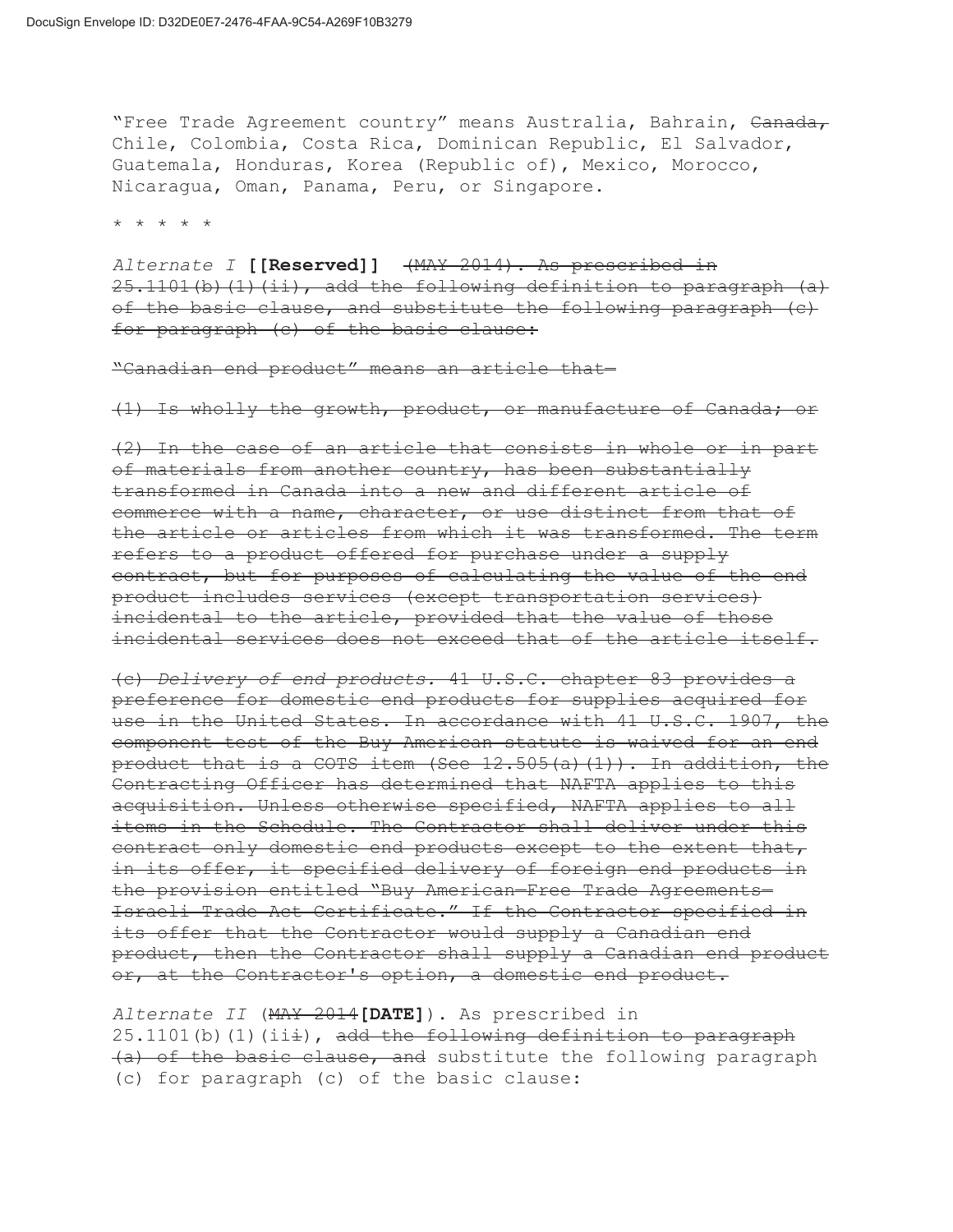"Canadian end product" an article that—

(1) Is wholly the growth, product, or manufacture of Canada; or

(2) In the case of an article that consists in whole or in part of materials from another country, has been substantially transformed in Canada into a new and different article of commerce with a name, character, or use distinct from that of the article or articles from which it was transformed. The term refers to a product offered for purchase under a supply contract, but for purposes of calculating the value of the end product includes services (except transportation services) incidental to the article, provided that the value of those incidental services does not exceed that of the article itself.

(c) *Delivery of end products.* 41 U.S.C. chapter 83 provides a preference for domestic end products for supplies acquired for use in the United States. In accordance with 41 U.S.C. 1907, the component test of the Buy American statute is waived for an end product that is a COTS item (See 12.505(a)(1)). In addition, the Contracting Officer has determined that NAFTA and the Israeli Trade Act apply**[ies]** to this acquisition. Unless otherwise specified, these**[this]** trade agreements apply**[ies]** to all items in the Schedule. The Contractor shall deliver under this contract only domestic end products except to the extent that, in its offer, it specified delivery of foreign end products in the provision entitled "Buy American—Free Trade Agreements— Israeli Trade Act." If the Contractor specified in its offer that the Contractor would supply a Canadian end product or an Israeli end product, then the Contractor shall supply a Canadian end product, an Israeli end product or, at the Contractor's option, a domestic end product.

Alternate III (May 2014). As prescribed in 25.1101(b)(1) $\left(i\text{iii}\right)$ <sup>+iv</sup>, delete the definition of "Bahrainian, Moroccan, Omani, Panamanian, or Peruvian end product" and add in its place the following definition of "Bahrainian, Korean, Moroccan, Omani, Panamanian, or Peruvian end product" in paragraph (a) of the basic clause; and substitute the following paragraph (c)for paragraph (c) of the basic clause:

\* \* \* \* \*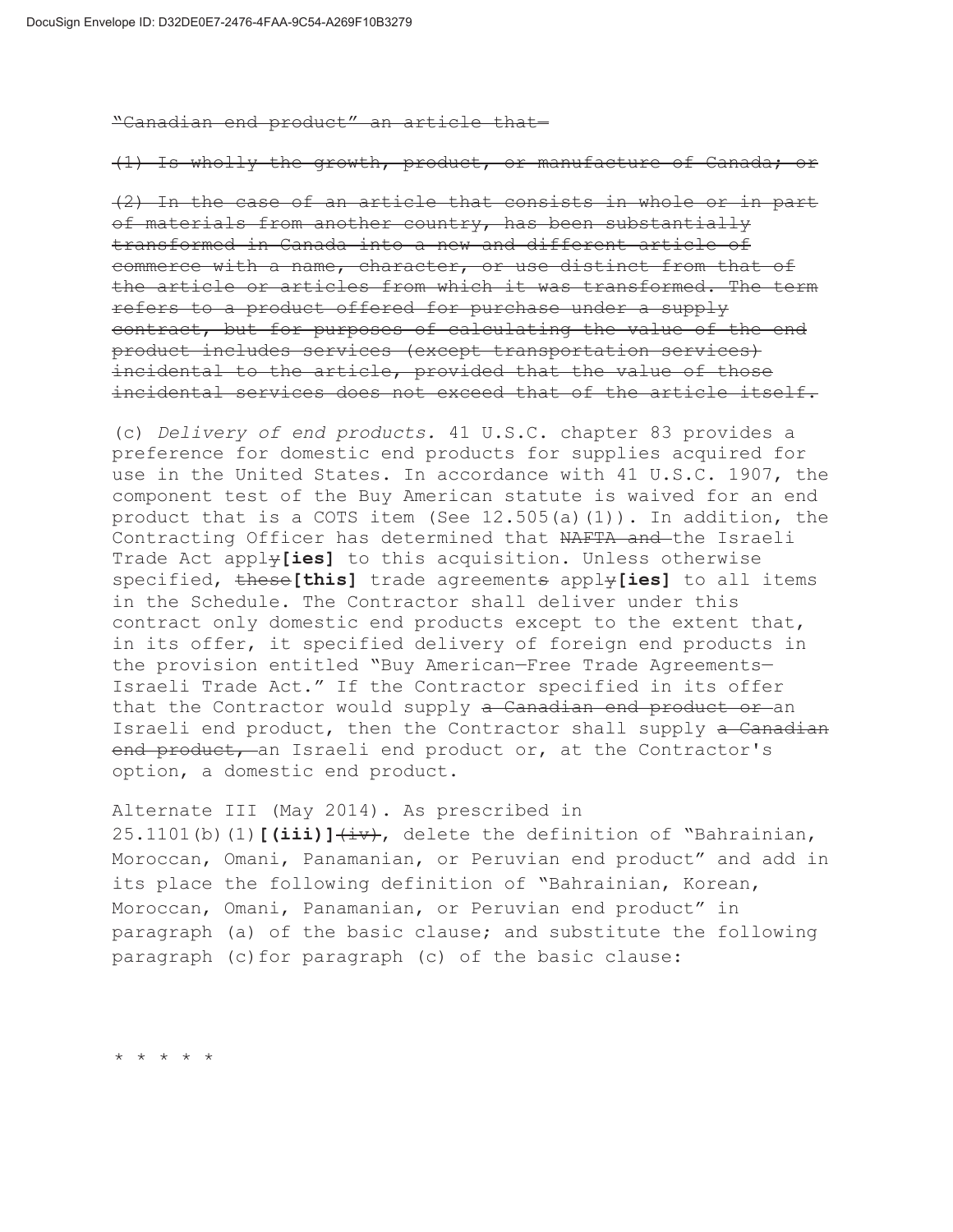# **52.225-4 Buy American—Free Trade Agreement—Israeli Trade Act Certificate.**

As prescribed in  $25.1101(b)(2)(i)$ , insert the following provision:

Buy American—Free Trade Agreements—Israeli Trade Act Certificate (MAY 2014)

(a) The offeror certifies that each end product, except those listed in paragraph (b) or (c) of this provision, is a domestic end product and that for other than COTS items, the offeror has considered components of unknown origin to have been mined, produced, or manufactured outside the United States. The terms "Bahrainian, Moroccan, Omani, Panamanian, or Peruvian end product," "commercially available off-the-shelf (COTS) item," "component," "domestic end product," "end product," "foreign end product," "Free Trade Agreement country," "Free Trade Agreement country end product," "Israeli end product," and "United States" are defined in the clause of this solicitation entitled "Buy American—Free Trade Agreements—Israeli Trade Act."

(b) The offeror certifies that the following supplies are Free Trade Agreement country end products (other than Bahrainian, Moroccan, Omani, Panamanian, or Peruvian end products) or Israeli end products as defined in the clause of this solicitation entitled "Buy American—Free Trade Agreements— Israeli Trade Act":

Free Trade Agreement Country End Products (Other than Bahrainian, Moroccan, Omani, Panamanian, or Peruvian End Products) or Israeli End Products:

| Line Item No. | Country of Origin |
|---------------|-------------------|
|               |                   |
|               |                   |
|               |                   |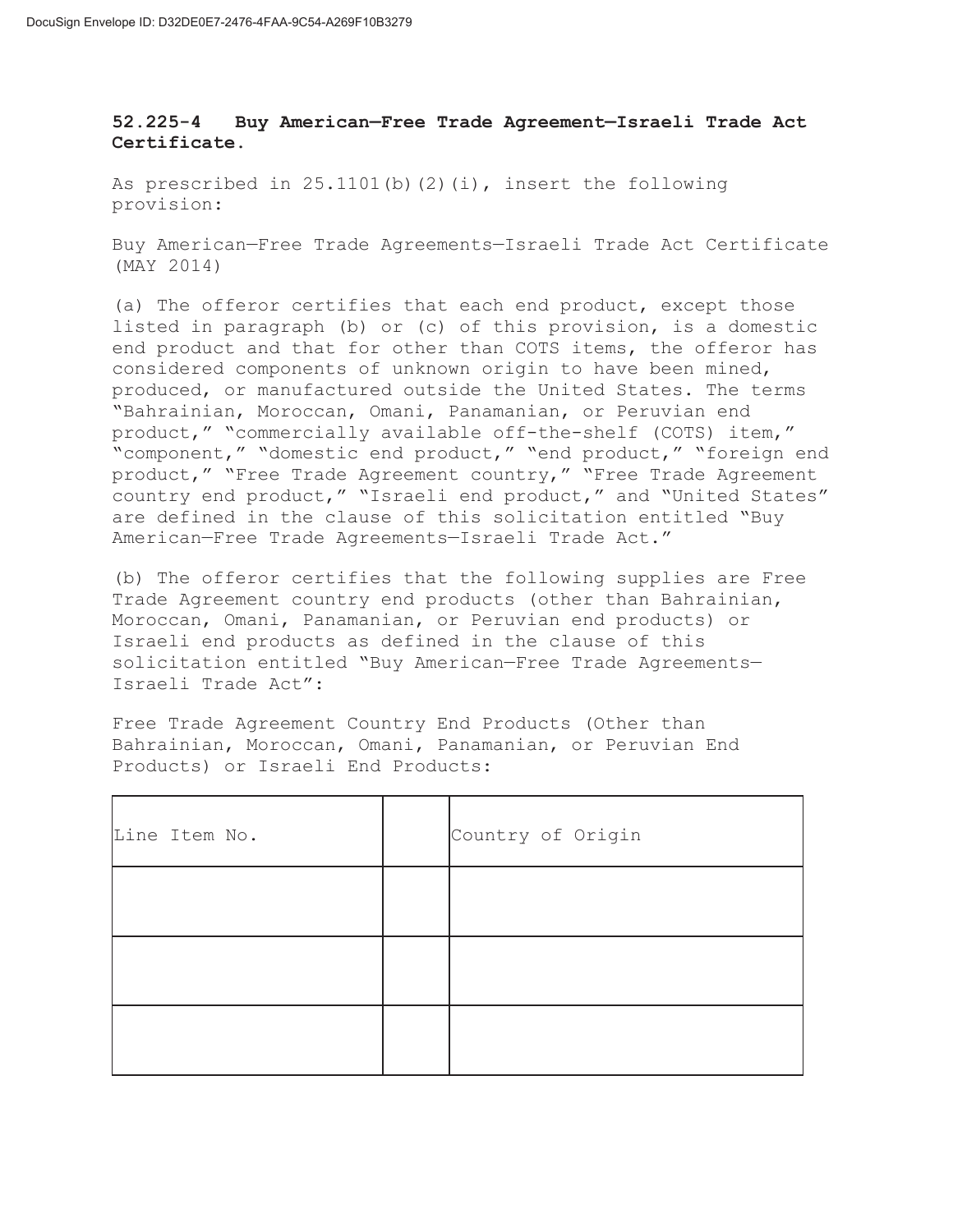[List as necessary]

(c) The offeror shall list those supplies that are foreign end products (other than those listed in paragraph (b) of this provision) as defined in the clause of this solicitation entitled "Buy American—Free Trade Agreements—Israeli Trade Act." The offeror shall list as other foreign end products those end products manufactured in the United States that do not qualify as domestic end products, *i.e.*, an end product that is not a COTS item and does not meet the component test in paragraph (2) of the definition of "domestic end product."

Other Foreign End Products:

| Line Item No.       |  | Country of Origin |  |  |
|---------------------|--|-------------------|--|--|
|                     |  |                   |  |  |
|                     |  |                   |  |  |
|                     |  |                   |  |  |
| [List as necessary] |  |                   |  |  |

(d) The Government will evaluate offers in accordance with the policies and procedures of Part 25 of the Federal Acquisition Regulation.

(End of provision)

```
Alternate I [[Reserved]] (MAY 2014). As prescribed in 
25.1101(b)(2)(ii), substitute the following paragraph (b) for
paragraph (b) of the basic provision:
```
(b) The offeror certifies that the following supplies are Canadian end products as defined in the clause of this solicitation entitled "Buy American—Free Trade Agreements— Israeli Trade Act—Balance of Payments Program":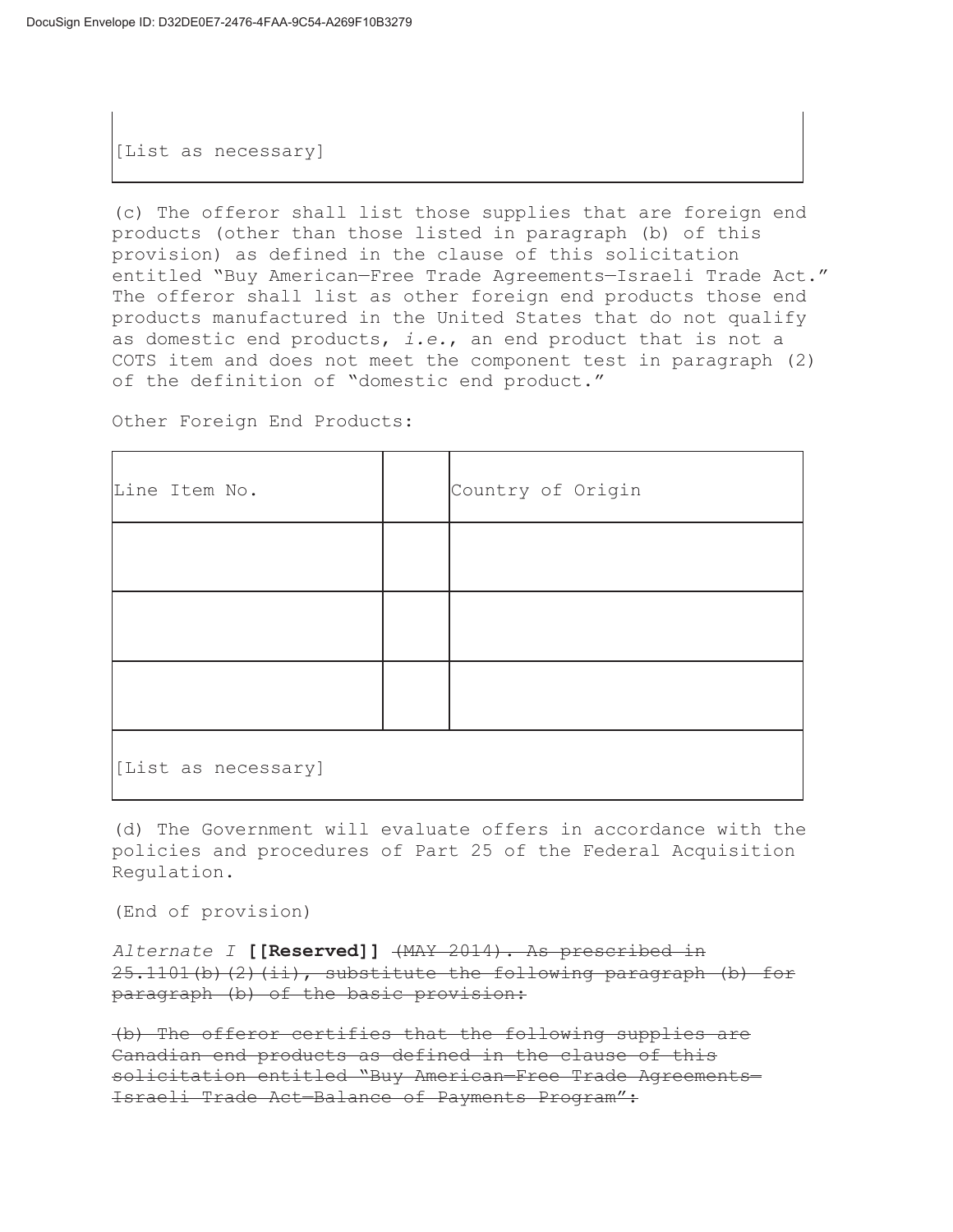#### *Canadian End Products:*

Line Item No.

(List as necessary)

*Alternate II* (MAY 2014**[DATE]**). As prescribed in 25.1101(b)(2)<sup>[(ii)](iii),</sup> substitute the following paragraph (b) for paragraph (b) of the basic provision:

(b) The offeror certifies that the following supplies are Canadian end products or Israeli end products as defined in the clause of this solicitation entitled "Buy American—Free Trade Agreements—Israeli Trade Act—Balance of Payments Program":

## *Canadian or Israeli End Products*

| Line Item No.       |  | Country of Origin |  |  |
|---------------------|--|-------------------|--|--|
|                     |  |                   |  |  |
|                     |  |                   |  |  |
|                     |  |                   |  |  |
| [List as necessary] |  |                   |  |  |

*Alternate III* (MAY 2014). As prescribed in 25.1101(b)(2) $[(\text{iii})\]$ <sup> $(\text{iv})$ </sup>, substitute the following paragraph (b) for paragraph (b) of the basic provision:

\* \* \* \* \*

### **52.225-5 Trade Agreements.**

As prescribed in  $25.1101(c)(1)$ , insert the following clause:

## **Trade Agreements (OCT 2019[DATE])**

(a) *Definitions.* As used in this clause.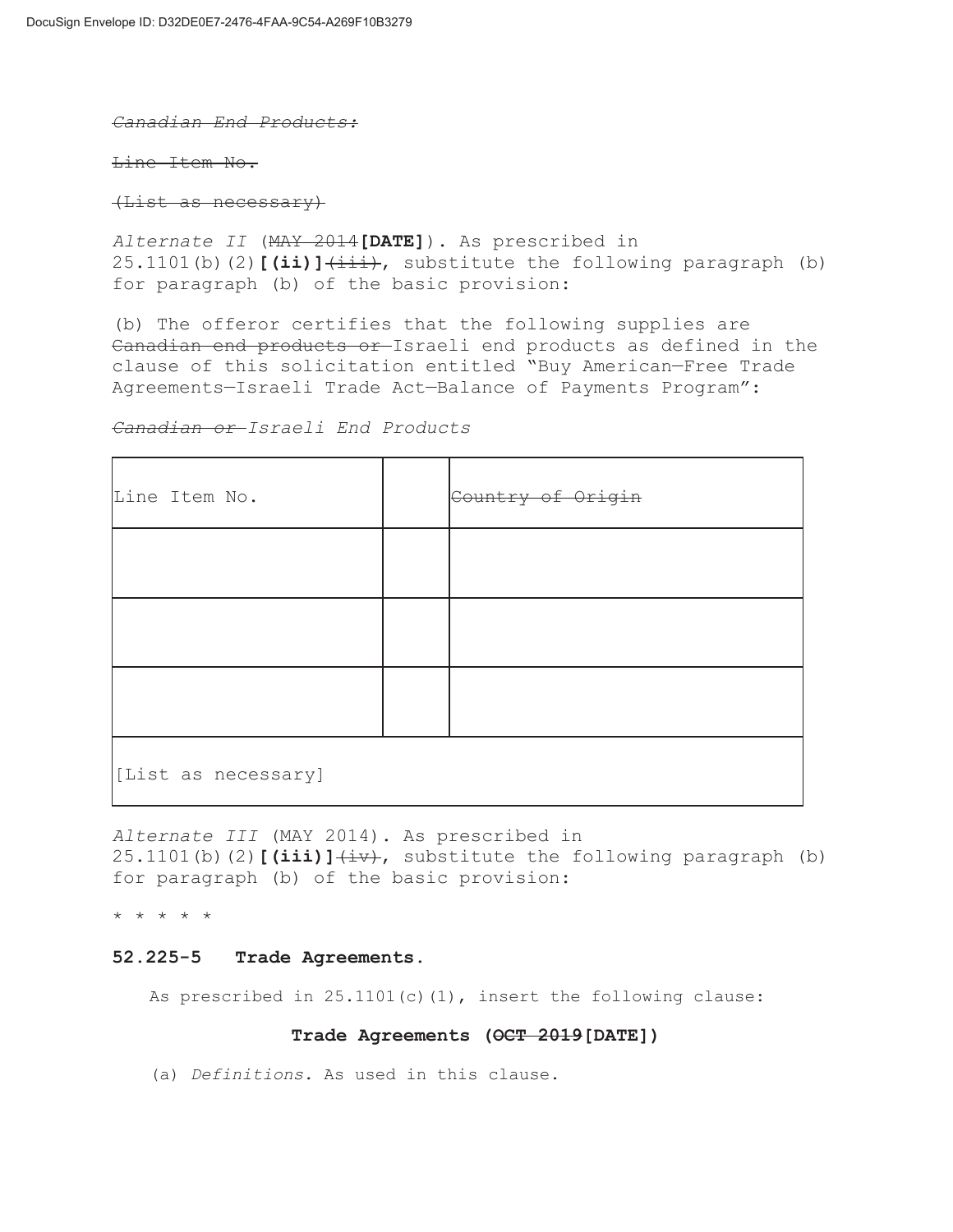*Caribbean Basin country end product*—

(1) Means an article that—

(i)(A) Is wholly the growth, product, or manufacture of a Caribbean Basin country; or

(B) In the case of an article that consists in whole or in part of materials from another country, has been substantially transformed in a Caribbean Basin country into a new and different article of commerce with a name, character, or use distinct from that of the article or articles from which it was transformed; and

(ii) Is not excluded from duty-free treatment for Caribbean countries under 19 U.S.C. 2703(b).

(A) For this reason, the following articles are not Caribbean Basin country end products:

(*1*) Tuna, prepared or preserved in any manner in airtight containers;

(*2*) Petroleum, or any product derived from petroleum;

(*3*) Watches and watch parts (including cases, bracelets, and straps) of whatever type including, but not limited to, mechanical, quartz digital, or quartz analog, if such watches or watch parts contain any material that is the product of any country to which the Harmonized Tariff Schedule of the United States (HTSUS) column 2 rates of duty apply (*i.e.,* Afghanistan, Cuba, Laos, North Korea, and Vietnam); and

(*4*) Certain of the following: textiles and apparel articles; footwear, handbags, luggage, flat goods, work gloves, and leather wearing apparel; or handloomed, handmade, and folklore articles;

(B) Access to the HTSUS to determine duty-free status of articles of these types is available at *https://usitc.gov/tata/hts/index.htm*. In particular, see the following:

(*1*) General Note 3(c), Products Eligible for Special Tariff treatment.

(*2*) General Note 17, Products of Countries Designated as Beneficiary Countries under the United States-Caribbean Basin Trade Partnership Act of 2000.

(*3*) Section XXII, Chapter 98, Subchapter II, Articles Exported and Returned, Advanced or Improved Abroad, U.S. Note 7(b).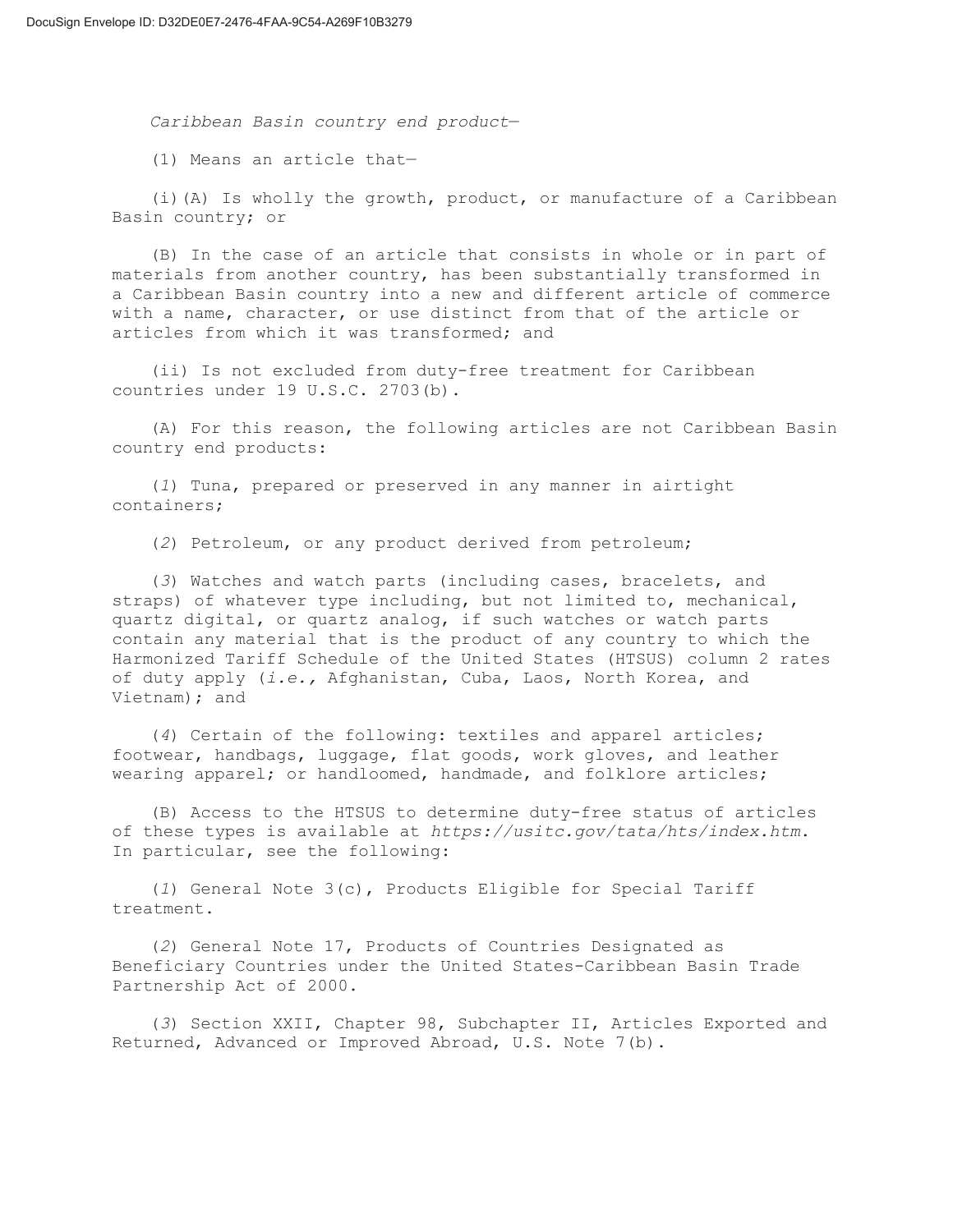(*4*) Section XXII, Chapter 98, Subchapter XX, Goods Eligible for Special Tariff Benefits under the United States-Caribbean Basin Trade Partnership Act; and

(2) Refers to a product offered for purchase under a supply contract, but for purposes of calculating the value of the acquisition, includes services (except transportation services) incidental to the article, provided that the value of those incidental services does not exceed that of the article itself.

*Designated country* means any of the following countries:

(1) A World Trade Organization Government Procurement Agreement (WTO GPA) country (Armenia, Aruba, Australia, Austria, Belgium, Bulgaria, Canada, Croatia, Cyprus, Czech Republic, Denmark, Estonia, Finland, France, Germany, Greece, Hong Kong, Hungary, Iceland, Ireland, Israel, Italy, Japan, Korea (Republic of), Latvia, Liechtenstein, Lithuania, Luxembourg, Malta, Moldova, Montenegro, Netherlands, New Zealand, Norway, Poland, Portugal, Romania, Singapore, Slovak Republic, Slovenia, Spain, Sweden, Switzerland, Taiwan (known in the World Trade Organization as "the Separate Customs Territory of Taiwan, Penghu, Kinmen and Matsu (Chinese Taipei)"), Ukraine, or United Kingdom);

(2) A Free Trade Agreement (FTA) country (Australia, Bahrain, Canada, Chile, Colombia, Costa Rica, Dominican Republic, El Salvador, Guatemala, Honduras, Korea (Republic of), Mexico, Morocco, Nicaragua, Oman, Panama, Peru, or Singapore);

(3) A least developed country (Afghanistan, Angola, Bangladesh, Benin, Bhutan, Burkina Faso, Burundi, Cambodia, Central African Republic, Chad, Comoros, Democratic Republic of Congo, Djibouti, Equatorial Guinea, Eritrea, Ethiopia, Gambia, Guinea, Guinea-Bissau, Haiti, Kiribati, Laos, Lesotho, Liberia, Madagascar, Malawi, Mali, Mauritania, Mozambique, Nepal, Niger, Rwanda, Samoa, Sao Tome and Principe, Senegal, Sierra Leone, Solomon Islands, Somalia, South Sudan, Tanzania, Timor-Leste, Togo, Tuvalu, Uganda, Vanuatu, Yemen, or Zambia); or

(4) A Caribbean Basin country (Antigua and Barbuda, Aruba, Bahamas, Barbados, Belize, Bonaire, British Virgin Islands, Curacao, Dominica, Grenada, Guyana, Haiti, Jamaica, Montserrat, Saba, St. Kitts and Nevis, St. Lucia, St. Vincent and the Grenadines, Sint Eustatius, Sint Maarten, or Trinidad and Tobago).

*Designated country end product* means a WTO GPA country end product, an FTA country end product, a least developed country end product, or a Caribbean Basin country end product.

*End product* means those articles, materials, and supplies to be acquired under the contract for public use.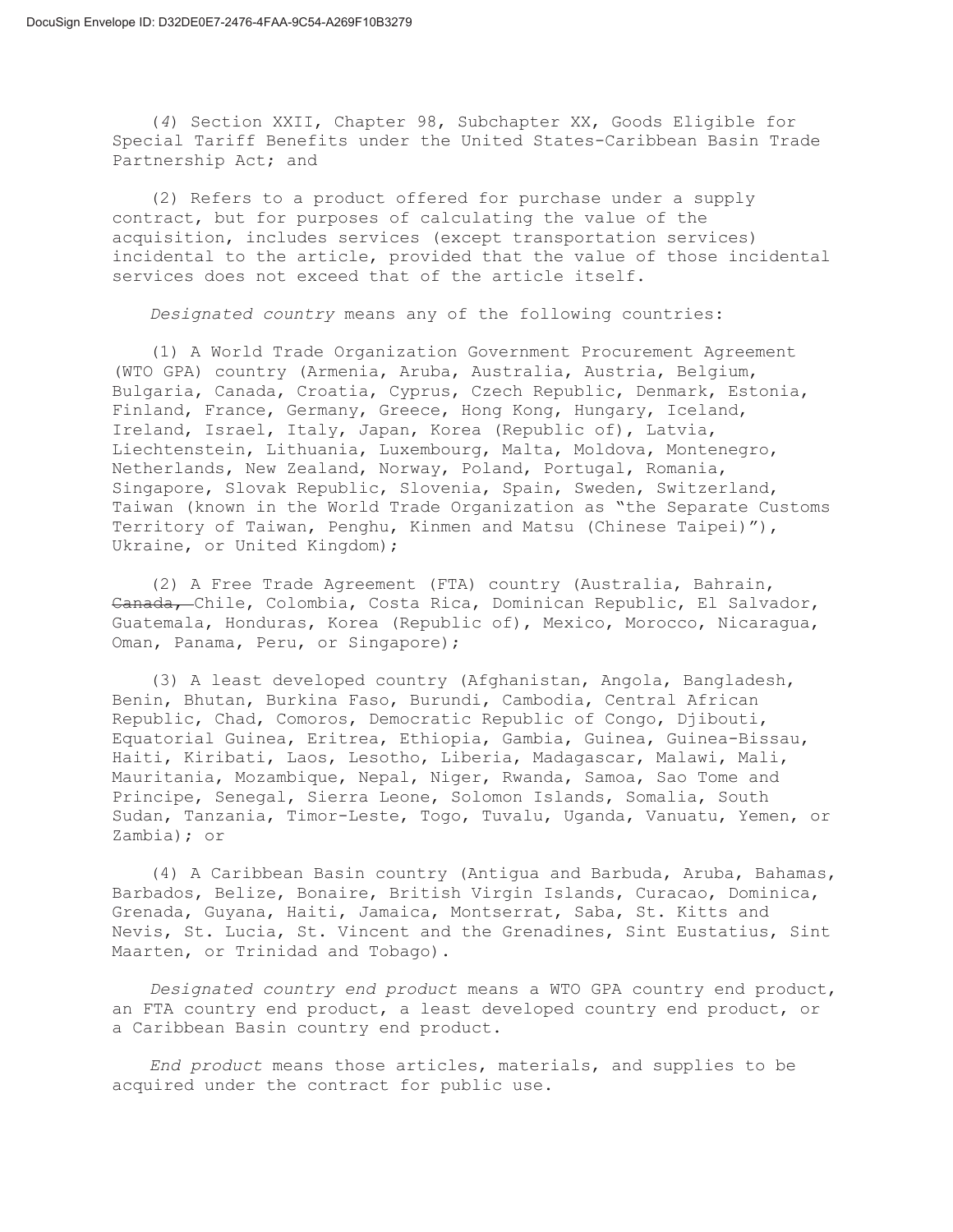*Free Trade Agreement country end product* means an article that—

(1) Is wholly the growth, product, or manufacture of a Free Trade Agreement (FTA) country; or

(2) In the case of an article that consists in whole or in part of materials from another country, has been substantially transformed in an FTA country into a new and different article of commerce with a name, character, or use distinct from that of the article or articles from which it was transformed. The term refers to a product offered for purchase under a supply contract, but for purposes of calculating the value of the end product includes services (except transportation services) incidental to the article, provided that the value of those incidental services does not exceed that of the article itself.

*Least developed country end product* means an article that—

(1) Is wholly the growth, product, or manufacture of a least developed country; or

(2) In the case of an article that consists in whole or in part of materials from another country, has been substantially transformed in a least developed country into a new and different article of commerce with a name, character, or use distinct from that of the article or articles from which it was transformed. The term refers to a product offered for purchase under a supply contract, but for purposes of calculating the value of the end product, includes services (except transportation services) incidental to the article, provided that the value of those incidental services does not exceed that of the article itself.

*United States* means the 50 States, the District of Columbia, and outlying areas.

*U.S.-made end product* means an article that is mined, produced, or manufactured in the United States or that is substantially transformed in the United States into a new and different article of commerce with a name, character, or use distinct from that of the article or articles from which it was transformed.,

*WTO GPA country end product* means an article that—

(1) Is wholly the growth, product, or manufacture of a WTO GPA country; or

(2) In the case of an article that consists in whole or in part of materials from another country, has been substantially transformed in a WTO GPA country into a new and different article of commerce with a name, character, or use distinct from that of the article or articles from which it was transformed. The term refers to a product offered for purchase under a supply contract, but for purposes of calculating the value of the end product includes services, (except transportation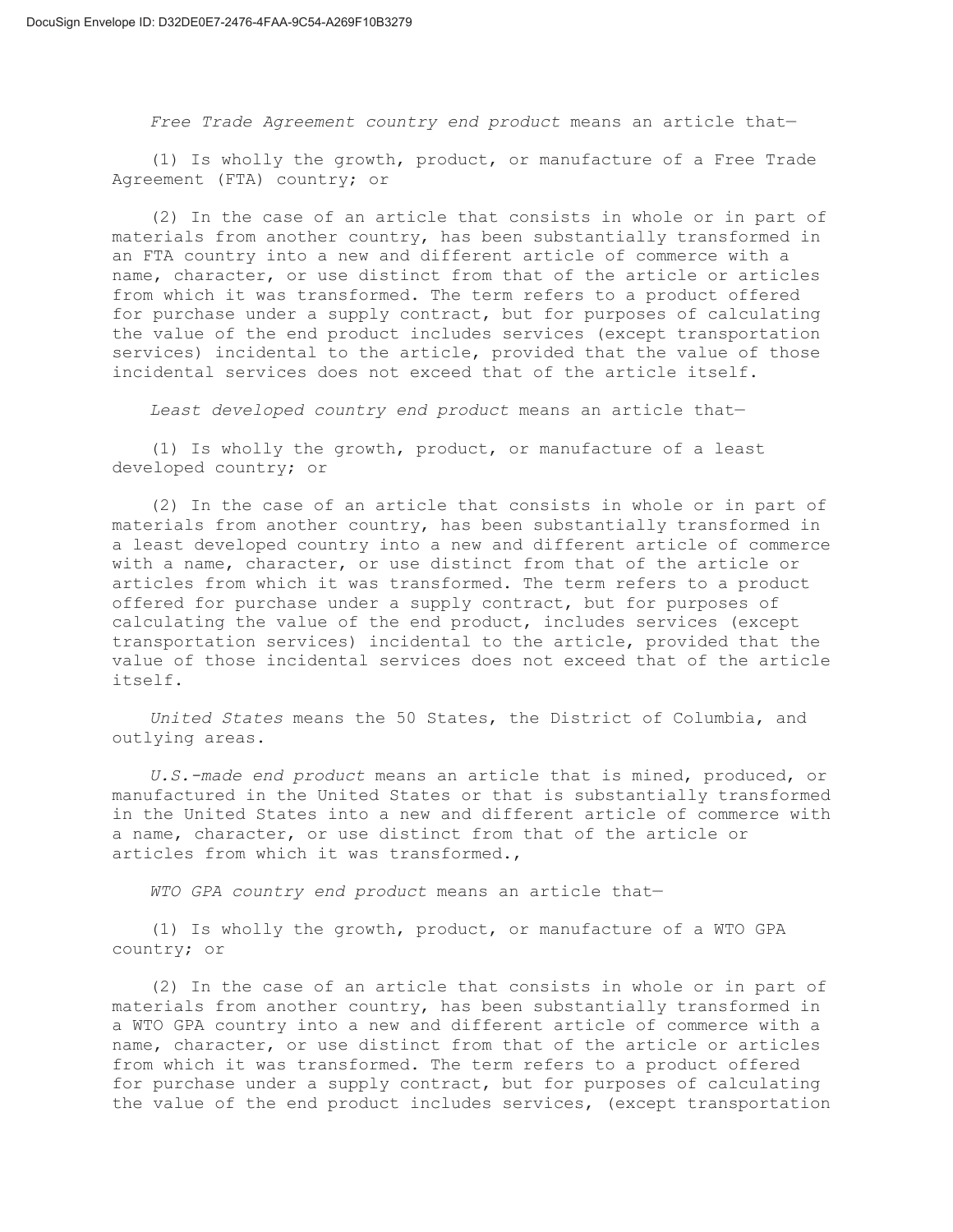services) incidental to the article, provided that the value of those incidental services does not exceed that of the article itself.

(b) *Delivery of end products.* The Contracting Officer has determined that the WTO GPA and FTAs apply to this acquisition. Unless otherwise specified, these trade agreements apply to all items in the Schedule. The Contractor shall deliver under this contract only U.S. made or designated country end products except to the extent that, in its offer, it specified delivery of other end products in the provision entitled "Trade Agreements Certificate."

## **(End of clause)**

\* \* \* \* \*

# **52.225-11 Buy American—Construction Materials Under Trade Agreements.**

As prescribed in 25.1102(c), insert the following clause:

Buy American–Construction Materials Under Trade Agreements (OCT 2019**[DATE]**)

(a) *Definitions.* As used in this clause—

*\* \* \* \* \** 

"Designated country" means any of the following countries:

(1) A World Trade Organization Government Procurement Agreement (WTO GPA) country (Armenia, Aruba, Australia, Austria, Belgium, Bulgaria, Canada, Croatia, Cyprus, Czech Republic, Denmark, Estonia, Finland, France, Germany, Greece, Hong Kong, Hungary, Iceland, Ireland, Israel, Italy, Japan, Korea (Republic of), Latvia, Liechtenstein, Lithuania, Luxembourg, Malta, Moldova, Montenegro, Netherlands, New Zealand, Norway, Poland, Portugal, Romania, Singapore, Slovak Republic, Slovenia, Spain, Sweden, Switzerland, Taiwan, Ukraine, or United Kingdom);

(2) A Free Trade Agreement (FTA) country (Australia, Bahrain, Canada, Chile, Colombia, Costa Rica, Dominican Republic, El Salvador, Guatemala, Honduras, Korea (Republic of), Mexico, Morocco, Nicaragua, Oman, Panama, Peru, or Singapore);

*\* \* \* \* \** 

*Alternate I* (MAY 2014**[DATE]**). As prescribed in 25.1102(c)(3), add the following definition of "Bahrainian, Mexican, or Omani construction material" to paragraph (a) of the basic clause, and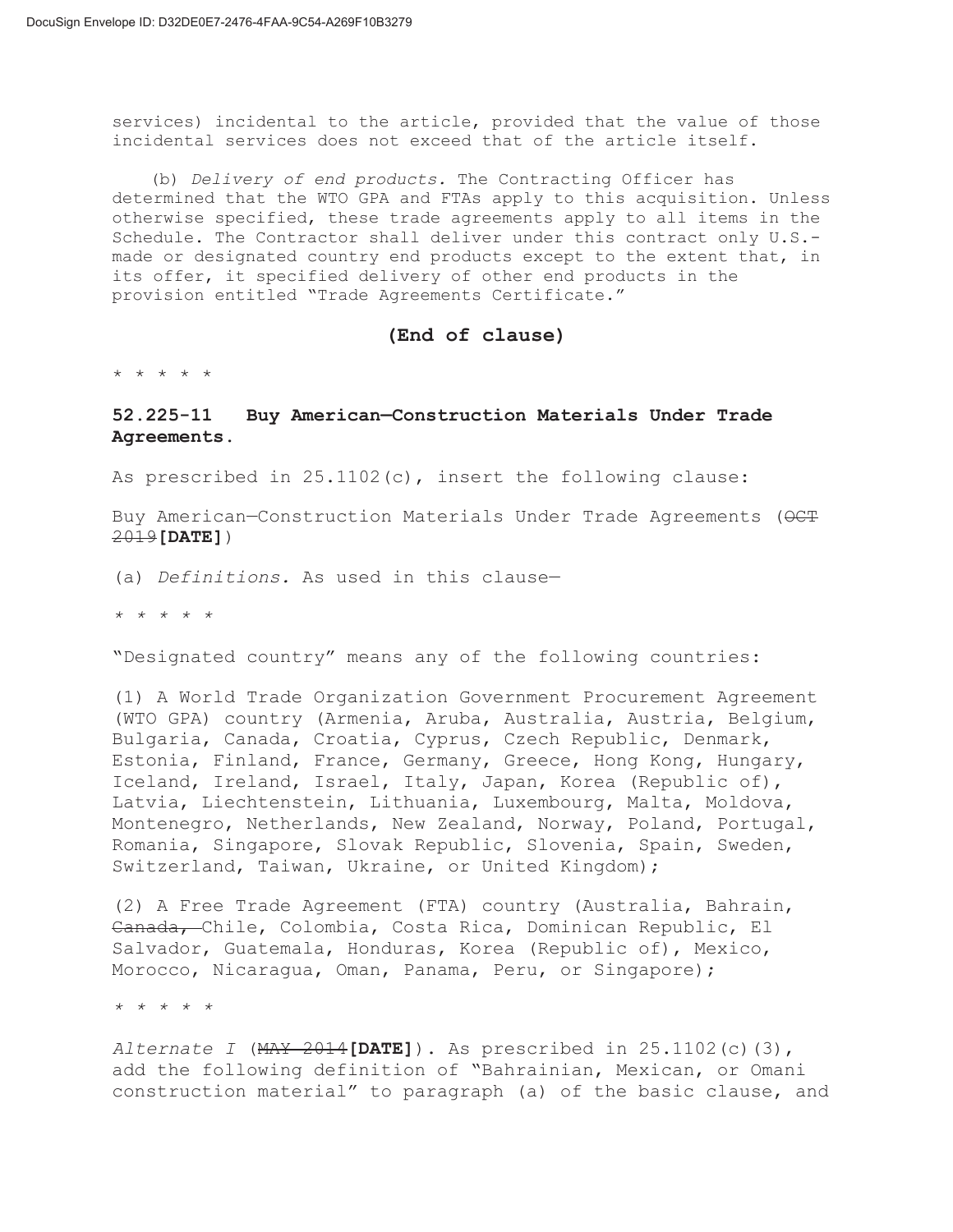substitute the following paragraphs (b)(1) and (b)(2) for paragraphs (b)(1) and (b)(2) of the basic clause:

"Bahrainian, Mexican, or Omani construction material" means a construction material that—

(1) Is wholly the growth, product, or manufacture of Bahrain, Mexico, or Oman; or

(2) In the case of a construction material that consists in whole or in part of materials from another country, has been substantially transformed in Bahrain, Mexico, or Oman into a new and different construction material distinct from the materials from which it was transformed.

(b) *Construction materials.* (1) This clause implements 41 U.S.C. chapter 83, Buy American, by providing a preference for domestic construction material. In accordance with 41 U.S.C. 1907, the component test of the Buy American statute is waived for construction material that is a COTS item. (See FAR 12.505(a)(2)). In addition, the Contracting Officer has determined that the WTO GPA and all the Free Trade Agreements except the Bahrain FTA, NAFTA**[United States-Mexico-Canada Agreement]**, and the Oman FTA apply to the this acquisition. Therefore, the Buy American statute restrictions are waived for designated country construction materials other than Bahrainian, Mexican, or Omani construction materials.

\* \* \* \* \*

**52.225-23 Required Use of American Iron, Steel, and Manufactured Goods—Buy American Statute—Construction Materials Under Trade Agreements.** 

As prescribed in 25.1102(e), insert the following clause:

# **Required Use of American Iron, Steel, and Manufactured Goods—Buy American Statute—Construction Materials Under Trade Agreements (OCT 2019[DATE])**

(a) *Definitions.* As used in this clause—

*\* \* \* \* \** 

"Designated country" means any of the following countries:

(1) A World Trade Organization Government Procurement Agreement (WTO GPA) country (Armenia, Aruba, Australia, Austria, Belgium, Bulgaria, Canada, Croatia, Cyprus, Czech Republic, Denmark, Estonia,